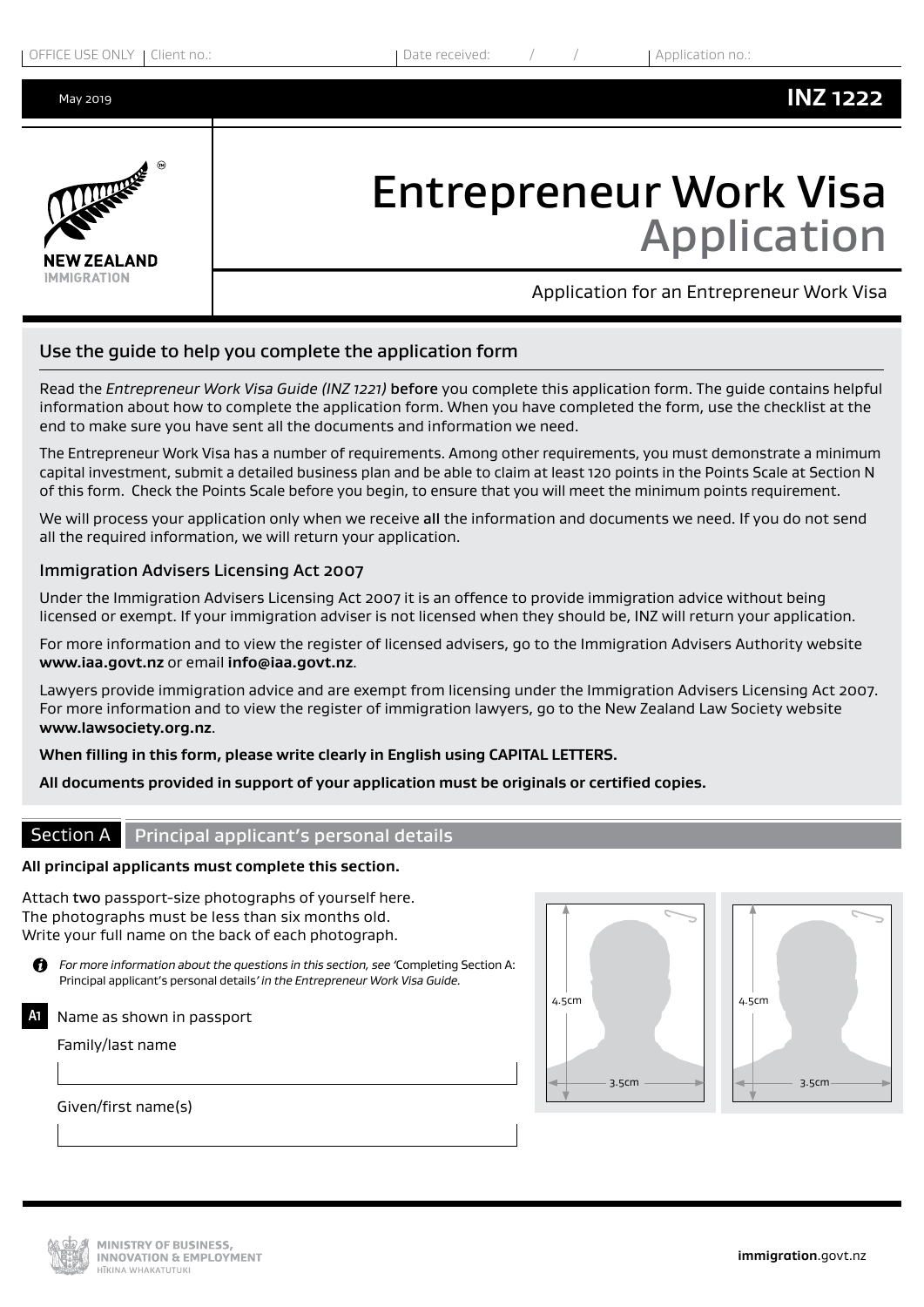| A2                   | Preferred title $Mr \Box Mrs \Box Mis \Box Nis \Box Dr \Box cther (specify)$                                                                                                                                                                                                                                                 |
|----------------------|------------------------------------------------------------------------------------------------------------------------------------------------------------------------------------------------------------------------------------------------------------------------------------------------------------------------------|
| A <sub>3</sub>       | Other names you are known by or have ever been known by                                                                                                                                                                                                                                                                      |
| A4                   | Your name in ethnic script                                                                                                                                                                                                                                                                                                   |
| A <sub>5</sub><br>A7 | Gender □ Male<br>Date of birth<br>$\Box$ Female<br><b>A6</b><br>$D \mid D \mid M \mid M \mid Y \mid Y \mid Y \mid Y$<br>Town/city of birth                                                                                                                                                                                   |
|                      | Country of birth                                                                                                                                                                                                                                                                                                             |
| A <sub>8</sub>       | Passport details<br>Number                                                                                                                                                                                                                                                                                                   |
|                      | Country<br>Expiry date $\left\lfloor \frac{D}{D} \right\rfloor \left\lfloor \frac{M}{M} \right\rfloor \left\lfloor \frac{Y}{Y} \right\rfloor \left\lfloor \frac{Y}{Y} \right\rfloor$                                                                                                                                         |
| A <sub>9</sub>       | Other citizenships currently held                                                                                                                                                                                                                                                                                            |
| <b>A10</b>           | Partnership status<br>Separated<br>Partner/De facto<br>Divorced<br>Single<br>Married/in civil union<br>Widowed<br>Engaged                                                                                                                                                                                                    |
| A11                  | Is this your initial Entrepreneur Work Visa application or a renewal?                                                                                                                                                                                                                                                        |
|                      | Initial application - complete all sections of this form.<br>Renewal of Entrepreneur Work Visa or Long Term Business Visa - complete any sections that have changed<br>since your previous application, and provide an updated business plan, financial information and a cover letter<br>explaining why you need a renewal. |
|                      | Section B<br>Principal applicant's contact details                                                                                                                                                                                                                                                                           |
| B <sub>1</sub>       | All principal applicants must complete this section.<br>Current home address and telephone number                                                                                                                                                                                                                            |
|                      | Telephone (daytime)<br>Telephone (evening)                                                                                                                                                                                                                                                                                   |
|                      | Email<br>Fax                                                                                                                                                                                                                                                                                                                 |
| <b>B2</b>            | Address in your home country (if different from above)<br>Address                                                                                                                                                                                                                                                            |
|                      |                                                                                                                                                                                                                                                                                                                              |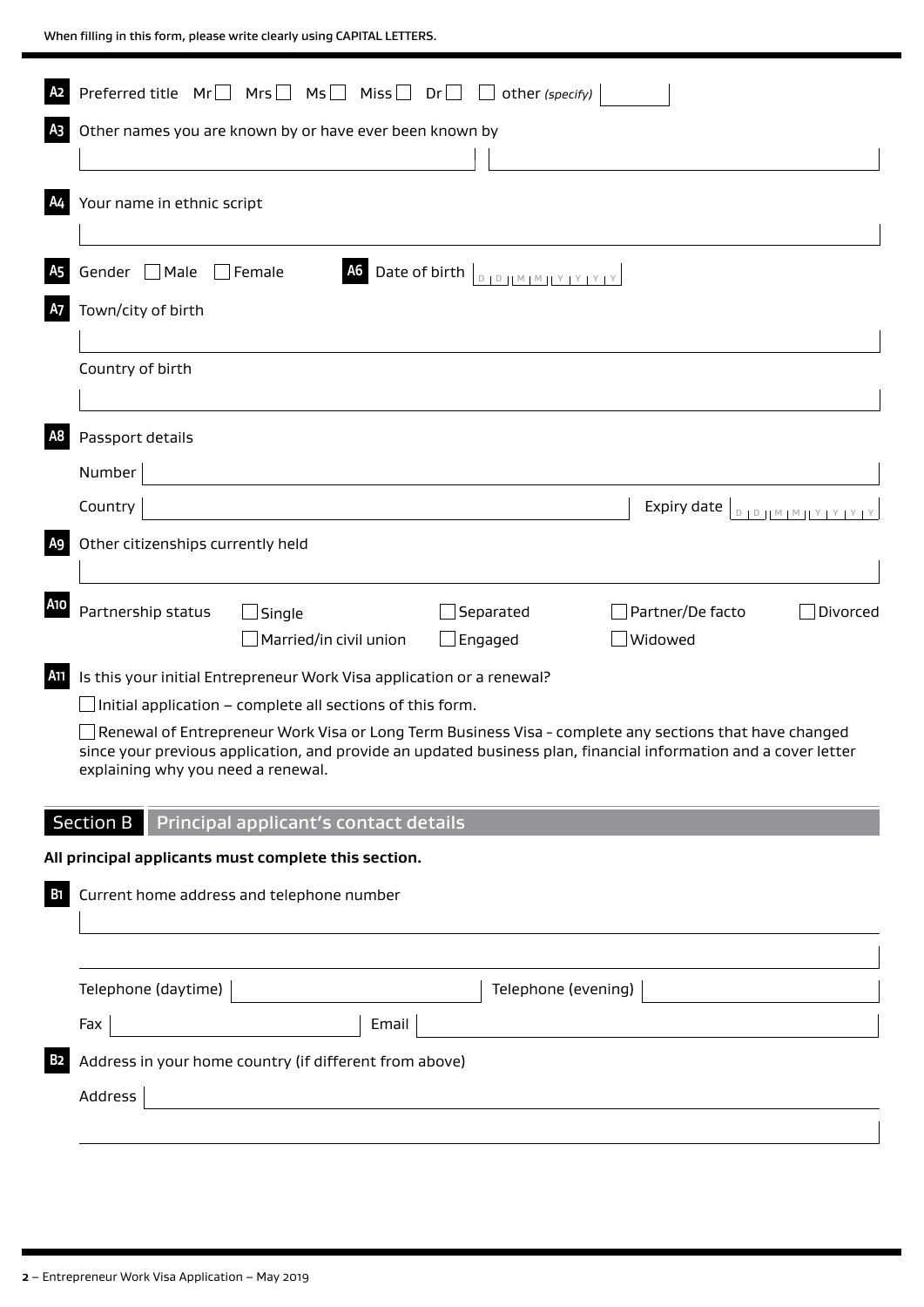| B3 | Name and address for communication about this application                                                                                                                          |
|----|------------------------------------------------------------------------------------------------------------------------------------------------------------------------------------|
|    | Same as address at $\overline{\mathbb{B}}$ , or<br>$\Box$ Same as address at $\boxed{B2}$ , or<br>as below                                                                         |
|    | Name of contact person                                                                                                                                                             |
|    | Organisation name (if applicable) and address                                                                                                                                      |
|    | New Zealand Business Number (if applicable)<br>For help search: www.nzbn.govt.nz                                                                                                   |
|    | Telephone (daytime)<br>Telephone (evening)                                                                                                                                         |
|    | Fax<br>Email                                                                                                                                                                       |
|    | If you have given the name and address of an agent at $\overline{B_3}$ , do you authorise that agent to act on your behalf?<br>$\Box$ Yes $\Box$ No $\Box$ Not applicable          |
| B5 | Do you authorise all other licensed immigration advisers or persons exempt from licensing who work for the<br>organisation named at $ B_3 $ to act on your behalf (if applicable)? |
|    | $\sqrt{\text{Yes Note:}}$ the person identified at $\ket{B_3}$ will receive all communication from Immigration New Zealand.                                                        |
|    | $\Box$ N0 Only the person indicated at $ $ B3 $ $ may act on my behalf.                                                                                                            |
| В6 | Have you received immigration advice on this application?                                                                                                                          |
|    | You can find a definition of immigration advice at www.immigration.govt.nz/advice.                                                                                                 |
|    | Yes Make sure that your immigration adviser completes Section R: Immigration adviser's details.                                                                                    |
|    | No                                                                                                                                                                                 |

# Section C Principal applicant's family details

**C1** Give details of all your family, whether migrating with you or not, including those adopted legally or by custom. It is not necessary to list deceased family members.

|           | Parents (biological and adoptive). If both parents are deceased, give details of legal guardians (if any) and/or grandparents. |                             |  |                                                                         |                      |  |  |  |  |  |  |
|-----------|--------------------------------------------------------------------------------------------------------------------------------|-----------------------------|--|-------------------------------------------------------------------------|----------------------|--|--|--|--|--|--|
| Full name | Gender<br>(M/F)                                                                                                                | Date of birth<br>(DD/MM/YY) |  | Partnership status<br>(e.g. single, married,<br>partner/de facto, etc.) | Country of residence |  |  |  |  |  |  |
|           |                                                                                                                                |                             |  |                                                                         |                      |  |  |  |  |  |  |
|           |                                                                                                                                |                             |  |                                                                         |                      |  |  |  |  |  |  |
|           |                                                                                                                                |                             |  |                                                                         |                      |  |  |  |  |  |  |
|           |                                                                                                                                |                             |  |                                                                         |                      |  |  |  |  |  |  |

| Brothers and sisters (including half, step- and adopted brothers and sisters). |                 |                             |                                                                         |                      |  |  |  |  |  |  |
|--------------------------------------------------------------------------------|-----------------|-----------------------------|-------------------------------------------------------------------------|----------------------|--|--|--|--|--|--|
| Full name                                                                      | Gender<br>(M/F) | Date of birth<br>(DD/MM/YY) | Partnership status<br>(e.g. single, married,<br>partner/de facto, etc.) | Country of residence |  |  |  |  |  |  |
|                                                                                |                 |                             |                                                                         |                      |  |  |  |  |  |  |
|                                                                                |                 |                             |                                                                         |                      |  |  |  |  |  |  |
|                                                                                |                 |                             |                                                                         |                      |  |  |  |  |  |  |
|                                                                                |                 |                             |                                                                         |                      |  |  |  |  |  |  |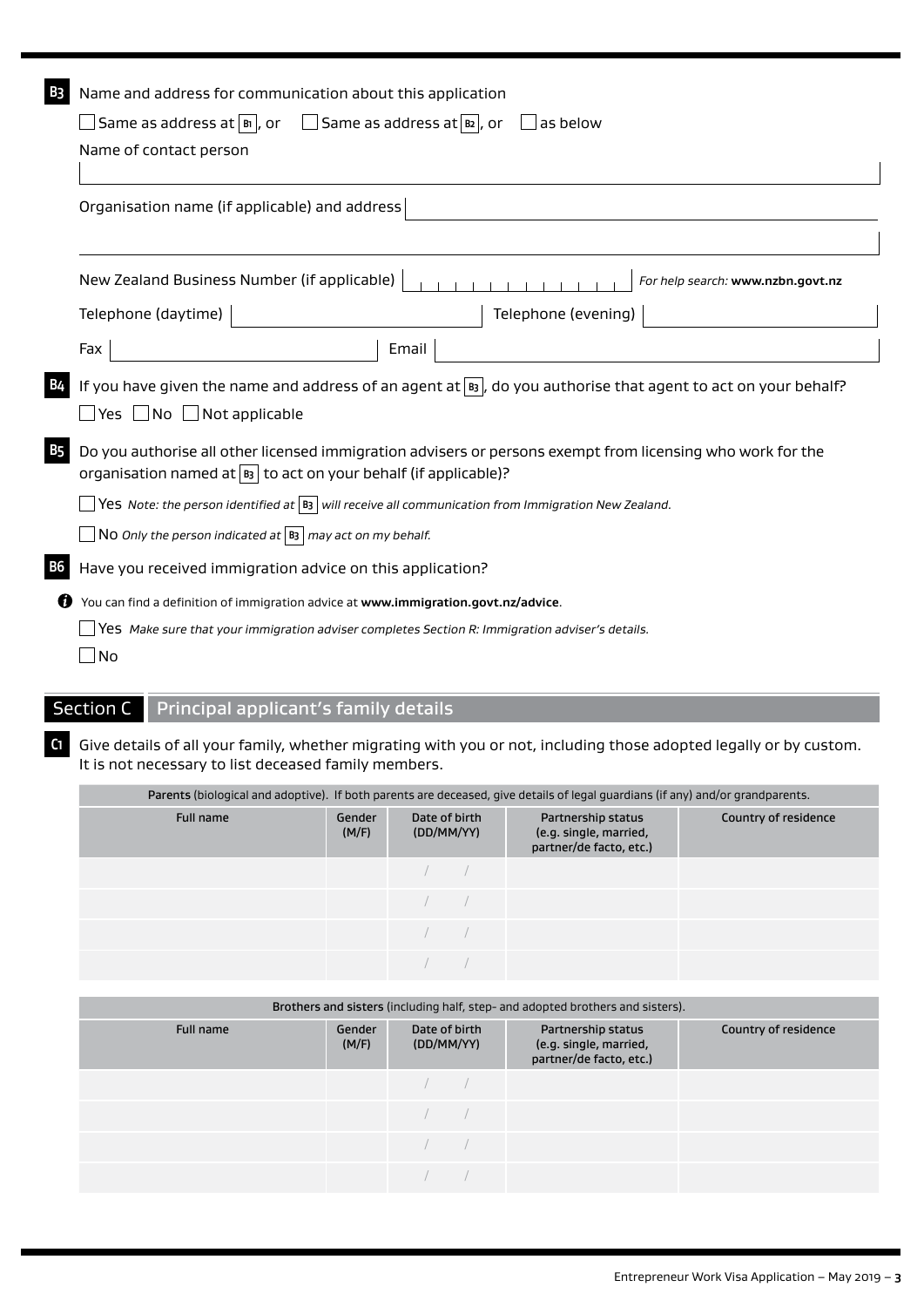|           | Children (including biological, adopted and step-children, including those from previous marriages/relationships). |  |                             |                                                                         |                         |                                                         |  |  |  |  |  |
|-----------|--------------------------------------------------------------------------------------------------------------------|--|-----------------------------|-------------------------------------------------------------------------|-------------------------|---------------------------------------------------------|--|--|--|--|--|
| Full name | Gender<br>(M/F)                                                                                                    |  | Date of birth<br>(DD/MM/YY) | Partnership status<br>(e.g. single, married,<br>partner/de facto, etc.) | Country of<br>residence | Does the person<br>intend to migrate<br>with you? (Y/N) |  |  |  |  |  |
|           |                                                                                                                    |  |                             |                                                                         |                         |                                                         |  |  |  |  |  |
|           |                                                                                                                    |  |                             |                                                                         |                         |                                                         |  |  |  |  |  |
|           |                                                                                                                    |  |                             |                                                                         |                         |                                                         |  |  |  |  |  |
|           |                                                                                                                    |  |                             |                                                                         |                         |                                                         |  |  |  |  |  |
|           |                                                                                                                    |  |                             |                                                                         |                         |                                                         |  |  |  |  |  |
|           |                                                                                                                    |  |                             |                                                                         |                         |                                                         |  |  |  |  |  |
|           |                                                                                                                    |  |                             |                                                                         |                         |                                                         |  |  |  |  |  |
|           |                                                                                                                    |  |                             |                                                                         |                         |                                                         |  |  |  |  |  |
|           |                                                                                                                    |  |                             |                                                                         |                         |                                                         |  |  |  |  |  |
|           |                                                                                                                    |  |                             |                                                                         |                         |                                                         |  |  |  |  |  |
|           |                                                                                                                    |  |                             |                                                                         |                         |                                                         |  |  |  |  |  |
|           |                                                                                                                    |  |                             |                                                                         |                         |                                                         |  |  |  |  |  |

# Section D | Partner's personal details

| <b>f</b> For a definition of partner and more information on the questions in this section see 'Completing Section D: Partner's personal details' in the<br>Entrepreneur Work Visa Guide. |  |  |
|-------------------------------------------------------------------------------------------------------------------------------------------------------------------------------------------|--|--|
| Attach two passport-size photographs of vour partner.                                                                                                                                     |  |  |

| here. The photographs must be less than six months old.<br>Write your partner's full name on the back of each photograph.                                                   |       |
|-----------------------------------------------------------------------------------------------------------------------------------------------------------------------------|-------|
| D <sub>1</sub><br>Partner's name as shown in passport<br>4.5cm<br>4.5cm<br>Family/last name                                                                                 |       |
| Given/first name(s)<br>3.5cm                                                                                                                                                | 3.5cm |
| Partner's preferred title $Mr \Box Mrs \Box Mis \Box Nis \Box Dr \Box Other (specific)$<br>D <sub>2</sub>                                                                   |       |
| D3<br>Other names your partner is known by or has ever been known by                                                                                                        |       |
| D4<br>Partner's name in ethnic script                                                                                                                                       |       |
| Partner's gender □ Male □ Female<br>D6 Partner's date of birth<br>D5<br>$D \parallel D \parallel M \parallel M \parallel Y \parallel Y \parallel Y \parallel Y \parallel Y$ |       |
| D7<br>Partner's town/city of birth                                                                                                                                          |       |
| Partner's country of birth                                                                                                                                                  |       |
| D <sub>8</sub><br>Other citizenships your partner holds                                                                                                                     |       |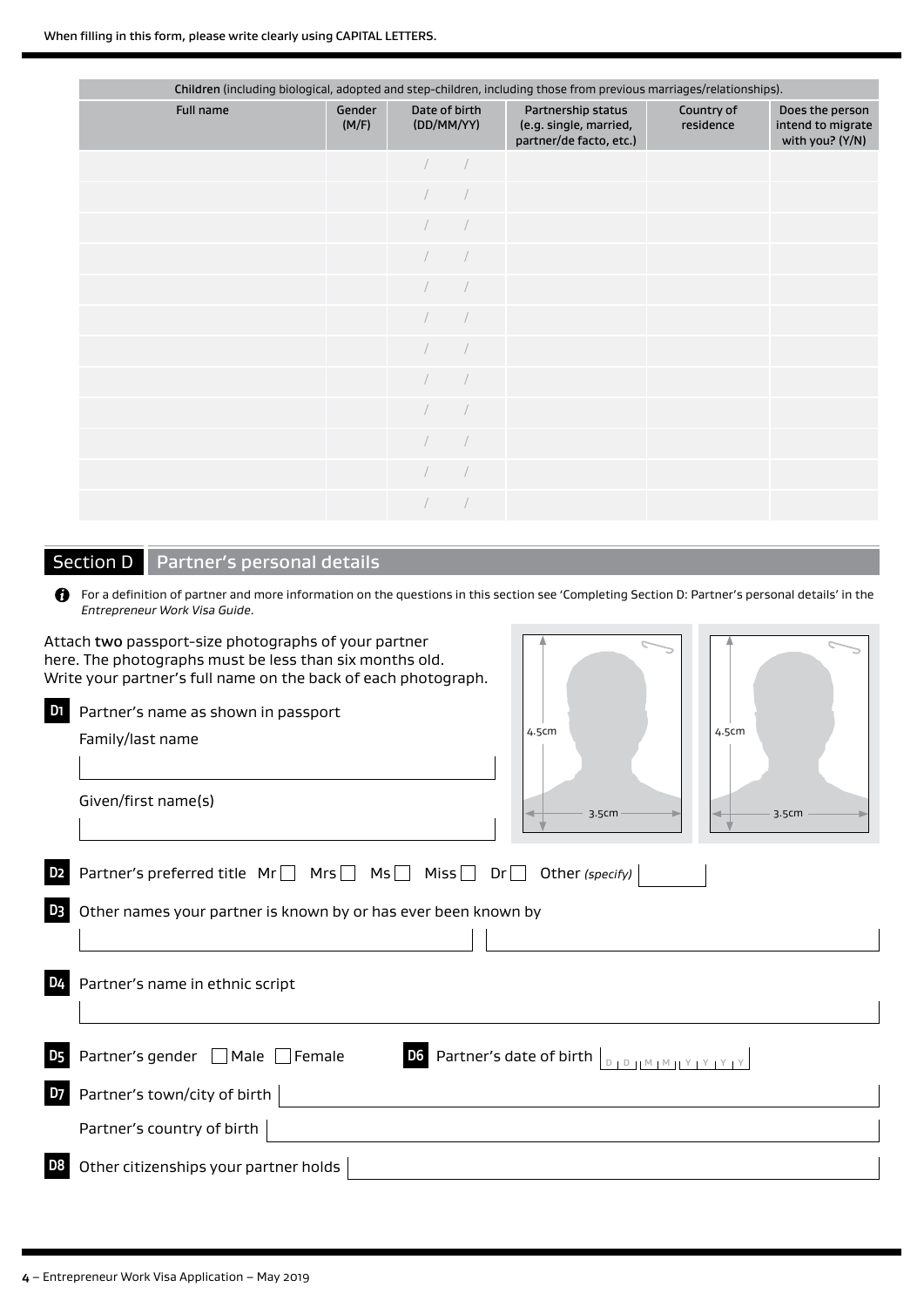|                 | Passport details                                                                                                                                                                                                       |
|-----------------|------------------------------------------------------------------------------------------------------------------------------------------------------------------------------------------------------------------------|
|                 | Number                                                                                                                                                                                                                 |
|                 | Country<br>Expiry date                                                                                                                                                                                                 |
| D <sub>10</sub> | Is your partner applying for a work or visitor visa? $\Box$ Work $\Box$ Visitor                                                                                                                                        |
|                 | If your partner is included in this application, you must provide evidence of your relationship.<br>See Partnership-Based Temporary Visa Guide (INZ 1999) for examples of what to provide.                             |
| D11             | How long have you been living together in this partnership?<br>Years<br>Months                                                                                                                                         |
| D <sub>12</sub> | Do you meet the minimum requirements for recognition of partnership?<br>– I No<br>Yes l                                                                                                                                |
| D <sub>13</sub> | Are you living together in a genuine and stable partnership (entered into with the intention of being maintained<br>on a long-term and exclusive basis)? $\Box$ Yes $\Box$ No Explain why you are not living together. |
|                 |                                                                                                                                                                                                                        |

# Section E Partner's family details

**E1** Give details of all your partner's family, whether migrating with you or not, including those adopted legally or by custom. It is not necessary to list deceased family members.

|           | Parents (biological and adoptive). If both parents are deceased, give details of legal guardians (if any) and/or grandparents. |                             |  |                                                                         |                      |  |  |  |  |  |  |
|-----------|--------------------------------------------------------------------------------------------------------------------------------|-----------------------------|--|-------------------------------------------------------------------------|----------------------|--|--|--|--|--|--|
| Full name | Gender<br>(M/F)                                                                                                                | Date of birth<br>(DD/MM/YY) |  | Partnership status<br>(e.g. single, married,<br>partner/de facto, etc.) | Country of residence |  |  |  |  |  |  |
|           |                                                                                                                                |                             |  |                                                                         |                      |  |  |  |  |  |  |
|           |                                                                                                                                |                             |  |                                                                         |                      |  |  |  |  |  |  |
|           |                                                                                                                                |                             |  |                                                                         |                      |  |  |  |  |  |  |
|           |                                                                                                                                |                             |  |                                                                         |                      |  |  |  |  |  |  |

| Brothers and sisters (including half, step- and adopted brothers and sisters). |                 |                             |                                                                         |                      |  |  |  |  |  |  |  |
|--------------------------------------------------------------------------------|-----------------|-----------------------------|-------------------------------------------------------------------------|----------------------|--|--|--|--|--|--|--|
| Full name                                                                      | Gender<br>(M/F) | Date of birth<br>(DD/MM/YY) | Partnership status<br>(e.g. single, married,<br>partner/de facto, etc.) | Country of residence |  |  |  |  |  |  |  |
|                                                                                |                 |                             |                                                                         |                      |  |  |  |  |  |  |  |
|                                                                                |                 |                             |                                                                         |                      |  |  |  |  |  |  |  |
|                                                                                |                 |                             |                                                                         |                      |  |  |  |  |  |  |  |
|                                                                                |                 |                             |                                                                         |                      |  |  |  |  |  |  |  |

|           | Children (including biological, adopted and step-children, including those from previous marriages/relationships). |                             |  |                                                                         |                         |                                                         |  |  |  |  |  |
|-----------|--------------------------------------------------------------------------------------------------------------------|-----------------------------|--|-------------------------------------------------------------------------|-------------------------|---------------------------------------------------------|--|--|--|--|--|
| Full name | Gender<br>(M/F)                                                                                                    | Date of birth<br>(DD/MM/YY) |  | Partnership status<br>(e.g. single, married,<br>partner/de facto, etc.) | Country of<br>residence | Does the person<br>intend to migrate<br>with you? (Y/N) |  |  |  |  |  |
|           |                                                                                                                    |                             |  |                                                                         |                         |                                                         |  |  |  |  |  |
|           |                                                                                                                    |                             |  |                                                                         |                         |                                                         |  |  |  |  |  |
|           |                                                                                                                    |                             |  |                                                                         |                         |                                                         |  |  |  |  |  |
|           |                                                                                                                    |                             |  |                                                                         |                         |                                                         |  |  |  |  |  |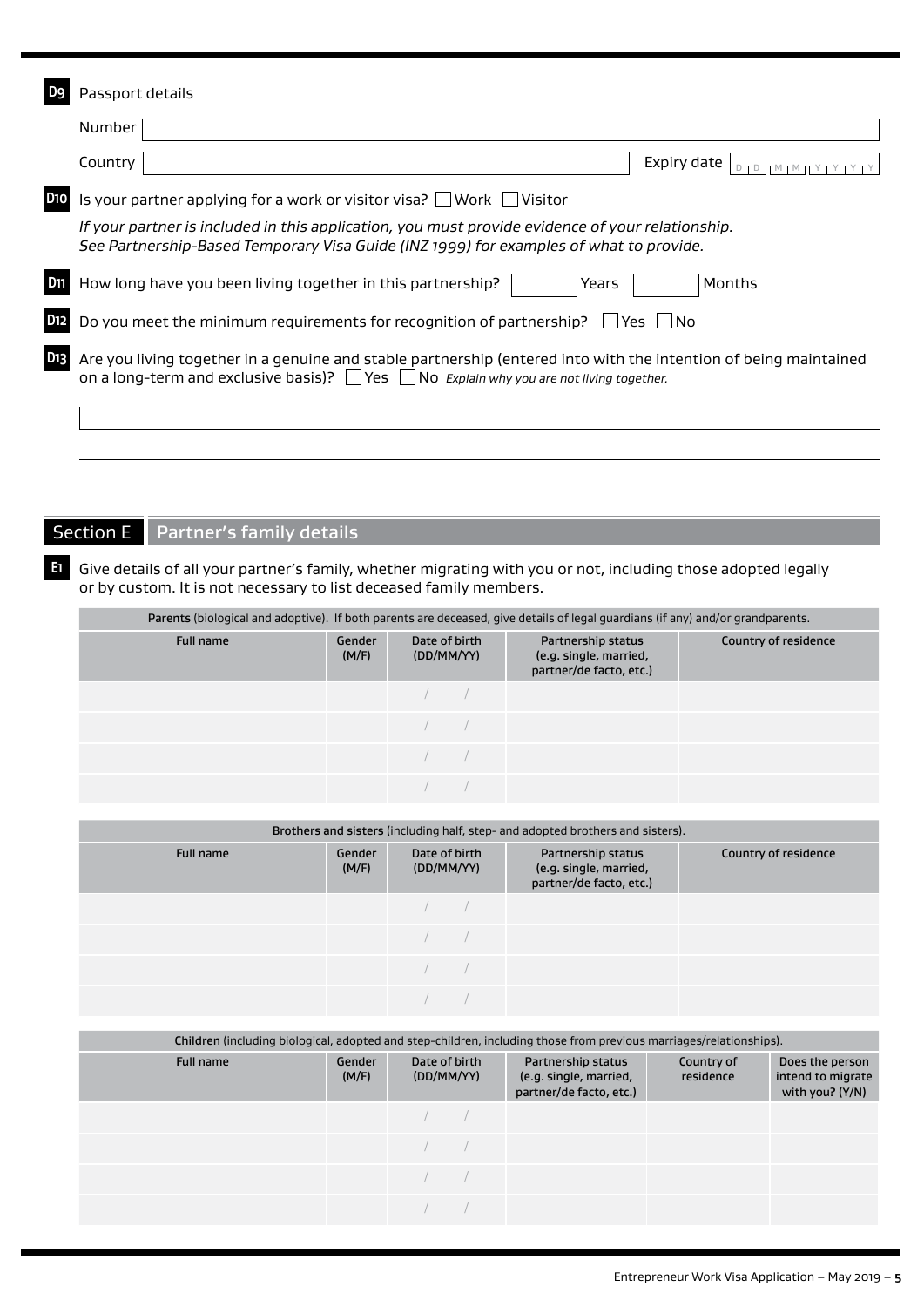## Section F Dependent children

**Supply the following details for each dependent child included in this application. Ensure that you complete F29 (at the end of this section). If you have no dependent children included in this application, go to Section G: Character requirements.**

For more information on the questions in this section see 'Completing Section F: Dependent children' in the *Entrepreneur Work Visa Guide*.

#### Dependent child one

Attach two recent passport-size photographs of the child here. The photographs must be less than six months old. Write the child's full name on the back of each photograph.

|                 |                                          | Write the child's full name on the back of each photograph.                                                                                                                        |                                                                                                                                                                                                                                                                                                                                                                                                                                                                               |         |                                                                                                                                                                                                                                                                                                                                                                                                                      |          |
|-----------------|------------------------------------------|------------------------------------------------------------------------------------------------------------------------------------------------------------------------------------|-------------------------------------------------------------------------------------------------------------------------------------------------------------------------------------------------------------------------------------------------------------------------------------------------------------------------------------------------------------------------------------------------------------------------------------------------------------------------------|---------|----------------------------------------------------------------------------------------------------------------------------------------------------------------------------------------------------------------------------------------------------------------------------------------------------------------------------------------------------------------------------------------------------------------------|----------|
| F1              | Child's name as shown in passport        |                                                                                                                                                                                    | 4.5cm                                                                                                                                                                                                                                                                                                                                                                                                                                                                         |         | 4.5cm                                                                                                                                                                                                                                                                                                                                                                                                                |          |
|                 | Family/last name                         |                                                                                                                                                                                    |                                                                                                                                                                                                                                                                                                                                                                                                                                                                               |         |                                                                                                                                                                                                                                                                                                                                                                                                                      |          |
|                 |                                          |                                                                                                                                                                                    |                                                                                                                                                                                                                                                                                                                                                                                                                                                                               |         |                                                                                                                                                                                                                                                                                                                                                                                                                      |          |
|                 | Given/first name(s)                      |                                                                                                                                                                                    | 3.5cm                                                                                                                                                                                                                                                                                                                                                                                                                                                                         |         | 3.5cm                                                                                                                                                                                                                                                                                                                                                                                                                |          |
|                 |                                          |                                                                                                                                                                                    |                                                                                                                                                                                                                                                                                                                                                                                                                                                                               |         |                                                                                                                                                                                                                                                                                                                                                                                                                      |          |
| F <sub>2</sub>  | Child's gender $\Box$ Male $\Box$ Female | F3                                                                                                                                                                                 | Child's date of birth $\left  \begin{array}{cc} 0 & 0 \end{array} \right  \left  \begin{array}{cc} 0 & 0 \end{array} \right  \left  \begin{array}{cc} 0 & 0 \end{array} \right  \left  \begin{array}{cc} 0 & 0 \end{array} \right  \left  \begin{array}{cc} 0 & 0 \end{array} \right  \left  \begin{array}{cc} 0 & 0 \end{array} \right  \left  \begin{array}{cc} 0 & 0 \end{array} \right  \left  \begin{array}{cc} 0 & 0 \end{array} \right  \left  \begin{array}{cc} 0 & $ |         |                                                                                                                                                                                                                                                                                                                                                                                                                      |          |
|                 | Child's country of birth                 |                                                                                                                                                                                    |                                                                                                                                                                                                                                                                                                                                                                                                                                                                               |         |                                                                                                                                                                                                                                                                                                                                                                                                                      |          |
| F <sub>5</sub>  | Child's passport details                 |                                                                                                                                                                                    |                                                                                                                                                                                                                                                                                                                                                                                                                                                                               |         |                                                                                                                                                                                                                                                                                                                                                                                                                      |          |
|                 | Number                                   | Country                                                                                                                                                                            |                                                                                                                                                                                                                                                                                                                                                                                                                                                                               |         | Expiry date $\left[ \begin{array}{c} B & D \end{array} \right]$                                                                                                                                                                                                                                                                                                                                                      |          |
| F6              | Other citizenships child holds           |                                                                                                                                                                                    |                                                                                                                                                                                                                                                                                                                                                                                                                                                                               |         |                                                                                                                                                                                                                                                                                                                                                                                                                      |          |
|                 | Partnership status                       | $\Box$ Single                                                                                                                                                                      | Separated                                                                                                                                                                                                                                                                                                                                                                                                                                                                     |         | Partner/De facto                                                                                                                                                                                                                                                                                                                                                                                                     | Divorced |
|                 |                                          | Married/in civil union                                                                                                                                                             | Engaged                                                                                                                                                                                                                                                                                                                                                                                                                                                                       | Widowed |                                                                                                                                                                                                                                                                                                                                                                                                                      |          |
| F8              |                                          | Does this child have children of his/her own? $\Box$ Yes $\Box$ No                                                                                                                 |                                                                                                                                                                                                                                                                                                                                                                                                                                                                               |         |                                                                                                                                                                                                                                                                                                                                                                                                                      |          |
| F9              |                                          | Is your child applying for a student or visitor visa? $\Box$ Student $\Box$ Visitor                                                                                                |                                                                                                                                                                                                                                                                                                                                                                                                                                                                               |         |                                                                                                                                                                                                                                                                                                                                                                                                                      |          |
|                 | Dependent child two                      |                                                                                                                                                                                    |                                                                                                                                                                                                                                                                                                                                                                                                                                                                               |         |                                                                                                                                                                                                                                                                                                                                                                                                                      |          |
|                 |                                          | Attach two recent passport-size photographs of the child<br>here. The photographs must be less than six months old.<br>Write the child's full name on the back of each photograph. |                                                                                                                                                                                                                                                                                                                                                                                                                                                                               |         |                                                                                                                                                                                                                                                                                                                                                                                                                      |          |
| F <sub>10</sub> | Child's name as shown in passport        |                                                                                                                                                                                    | 4.5cm                                                                                                                                                                                                                                                                                                                                                                                                                                                                         |         | 4.5cm                                                                                                                                                                                                                                                                                                                                                                                                                |          |
|                 | Family/last name                         |                                                                                                                                                                                    |                                                                                                                                                                                                                                                                                                                                                                                                                                                                               |         |                                                                                                                                                                                                                                                                                                                                                                                                                      |          |
|                 |                                          |                                                                                                                                                                                    |                                                                                                                                                                                                                                                                                                                                                                                                                                                                               |         |                                                                                                                                                                                                                                                                                                                                                                                                                      |          |
|                 | Given/first name(s)                      |                                                                                                                                                                                    | 3.5cm                                                                                                                                                                                                                                                                                                                                                                                                                                                                         |         | 3.5cm                                                                                                                                                                                                                                                                                                                                                                                                                |          |
|                 |                                          |                                                                                                                                                                                    |                                                                                                                                                                                                                                                                                                                                                                                                                                                                               |         |                                                                                                                                                                                                                                                                                                                                                                                                                      |          |
| F <sub>11</sub> | Child's gender □ Male □ Female           | <b>F12</b>                                                                                                                                                                         | Child's date of birth $\left\lfloor \frac{D + D +  M  +  N  +  Y  +  Y }{D + D +  M  +  N  +  Y  +  Y  +  Y } \right\rfloor$                                                                                                                                                                                                                                                                                                                                                  |         |                                                                                                                                                                                                                                                                                                                                                                                                                      |          |
| F <sub>13</sub> | Child's country of birth                 |                                                                                                                                                                                    |                                                                                                                                                                                                                                                                                                                                                                                                                                                                               |         |                                                                                                                                                                                                                                                                                                                                                                                                                      |          |
| F14             | Child's passport details                 |                                                                                                                                                                                    |                                                                                                                                                                                                                                                                                                                                                                                                                                                                               |         |                                                                                                                                                                                                                                                                                                                                                                                                                      |          |
|                 | Number                                   | Country                                                                                                                                                                            |                                                                                                                                                                                                                                                                                                                                                                                                                                                                               |         | Expiry date $\left[\begin{array}{c c} 0 & 0 & \text{if } 0 & \text{if } 0 & \text{if } 0 & \text{if } 0 & \text{if } 0 & \text{if } 0 & \text{if } 0 & \text{if } 0 & \text{if } 0 & \text{if } 0 & \text{if } 0 & \text{if } 0 & \text{if } 0 & \text{if } 0 & \text{if } 0 & \text{if } 0 & \text{if } 0 & \text{if } 0 & \text{if } 0 & \text{if } 0 & \text{if } 0 & \text{if } 0 & \text{if } 0 & \text{if } 0$ |          |
|                 |                                          |                                                                                                                                                                                    |                                                                                                                                                                                                                                                                                                                                                                                                                                                                               |         |                                                                                                                                                                                                                                                                                                                                                                                                                      |          |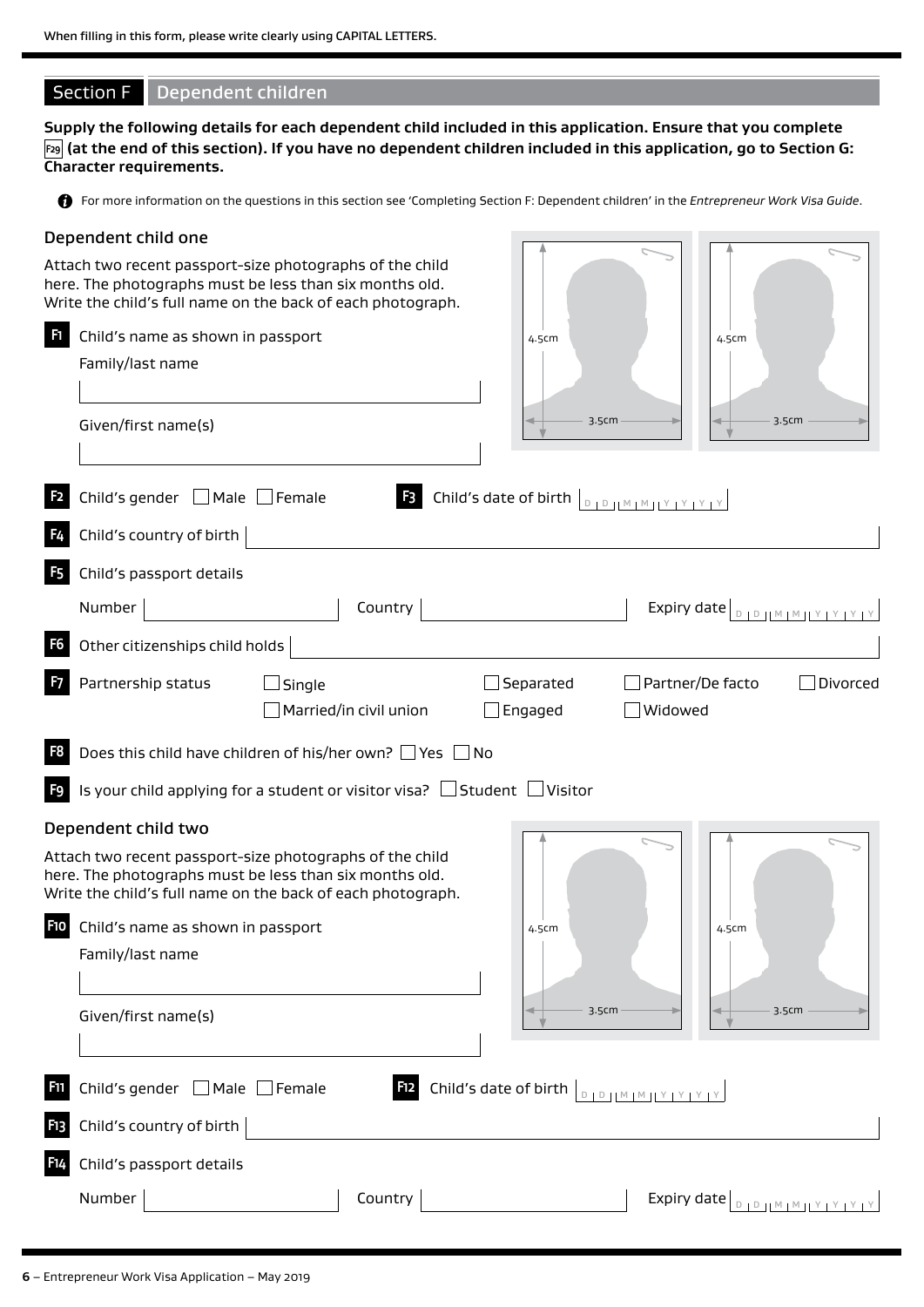| F <sub>15</sub>  | Other citizenships child holds           |                                                                                                                                                                                    |                                                                                                               |                                                                 |  |
|------------------|------------------------------------------|------------------------------------------------------------------------------------------------------------------------------------------------------------------------------------|---------------------------------------------------------------------------------------------------------------|-----------------------------------------------------------------|--|
| <b>F16</b>       | Partnership status                       | Married/in civil union                                                                                                                                                             | Separated<br>Engaged                                                                                          | Partner/De facto<br>Divorced<br>Widowed                         |  |
| <b>F17</b>       |                                          | Does this child have children of his/her own? $\Box$ Yes $\Box$ No                                                                                                                 |                                                                                                               |                                                                 |  |
| F18              |                                          | Is your child applying for a student or visitor visa? $\Box$ Student $\Box$ Visitor                                                                                                |                                                                                                               |                                                                 |  |
|                  | Dependent child three                    |                                                                                                                                                                                    |                                                                                                               |                                                                 |  |
|                  |                                          | Attach two recent passport-size photographs of the child<br>here. The photographs must be less than six months old.<br>Write the child's full name on the back of each photograph. |                                                                                                               |                                                                 |  |
| F19              | Child's name as shown in passport        |                                                                                                                                                                                    | 4.5cm                                                                                                         | 4.5cm                                                           |  |
|                  | Family/last name                         |                                                                                                                                                                                    |                                                                                                               |                                                                 |  |
|                  | Given/first name(s)                      |                                                                                                                                                                                    | 3.5cm                                                                                                         | 3.5cm                                                           |  |
| <b>F20</b>       | Child's gender $\Box$ Male $\Box$ Female | <b>F21</b>                                                                                                                                                                         | Child's date of birth $\left\lfloor \frac{p}{p+1} \right\rfloor \left\lfloor \frac{M+M+1}{p+1} \right\rfloor$ |                                                                 |  |
| F <sub>22</sub>  | Child's country of birth                 |                                                                                                                                                                                    |                                                                                                               |                                                                 |  |
| F <sub>2</sub> 3 | Child's passport details                 |                                                                                                                                                                                    |                                                                                                               |                                                                 |  |
|                  | Number                                   | Country                                                                                                                                                                            |                                                                                                               | Expiry date $\left[ \begin{array}{c} B & D \end{array} \right]$ |  |
| F <sub>24</sub>  | Other citizenships child holds           |                                                                                                                                                                                    |                                                                                                               |                                                                 |  |
| <b>F25</b>       | Partnership status                       |                                                                                                                                                                                    | Separated                                                                                                     | Partner/De facto<br>Divorced                                    |  |
|                  |                                          | Married/in civil union                                                                                                                                                             | Engaged                                                                                                       | Widowed                                                         |  |
| <b>F26</b>       |                                          | Does this child have children of his/her own? $\Box$ Yes $\Box$ No                                                                                                                 |                                                                                                               |                                                                 |  |
| <b>F27</b>       |                                          | Is your child applying for a student or visitor visa? $\Box$ Student $\Box$ Visitor                                                                                                |                                                                                                               |                                                                 |  |
|                  | Dependent child four                     |                                                                                                                                                                                    |                                                                                                               |                                                                 |  |
|                  |                                          | Attach two recent passport-size photographs of the child<br>here. The photographs must be less than six months old.<br>Write the child's full name on the back of each photograph. |                                                                                                               |                                                                 |  |
| <b>F28</b>       | Child's name as shown in passport        |                                                                                                                                                                                    | 4.5cm                                                                                                         | 4.5cm                                                           |  |
|                  | Family/last name                         |                                                                                                                                                                                    |                                                                                                               |                                                                 |  |
|                  | Given/first name(s)                      |                                                                                                                                                                                    | 3.5cm                                                                                                         | 3.5cm                                                           |  |
| F <sub>29</sub>  | Child's gender $\Box$ Male $\Box$ Female | F30                                                                                                                                                                                | Child's date of birth $\left  \begin{array}{cc} 0 & 0 \end{array} \right $                                    |                                                                 |  |
| F31              | Child's country of birth                 |                                                                                                                                                                                    |                                                                                                               |                                                                 |  |
|                  |                                          |                                                                                                                                                                                    |                                                                                                               |                                                                 |  |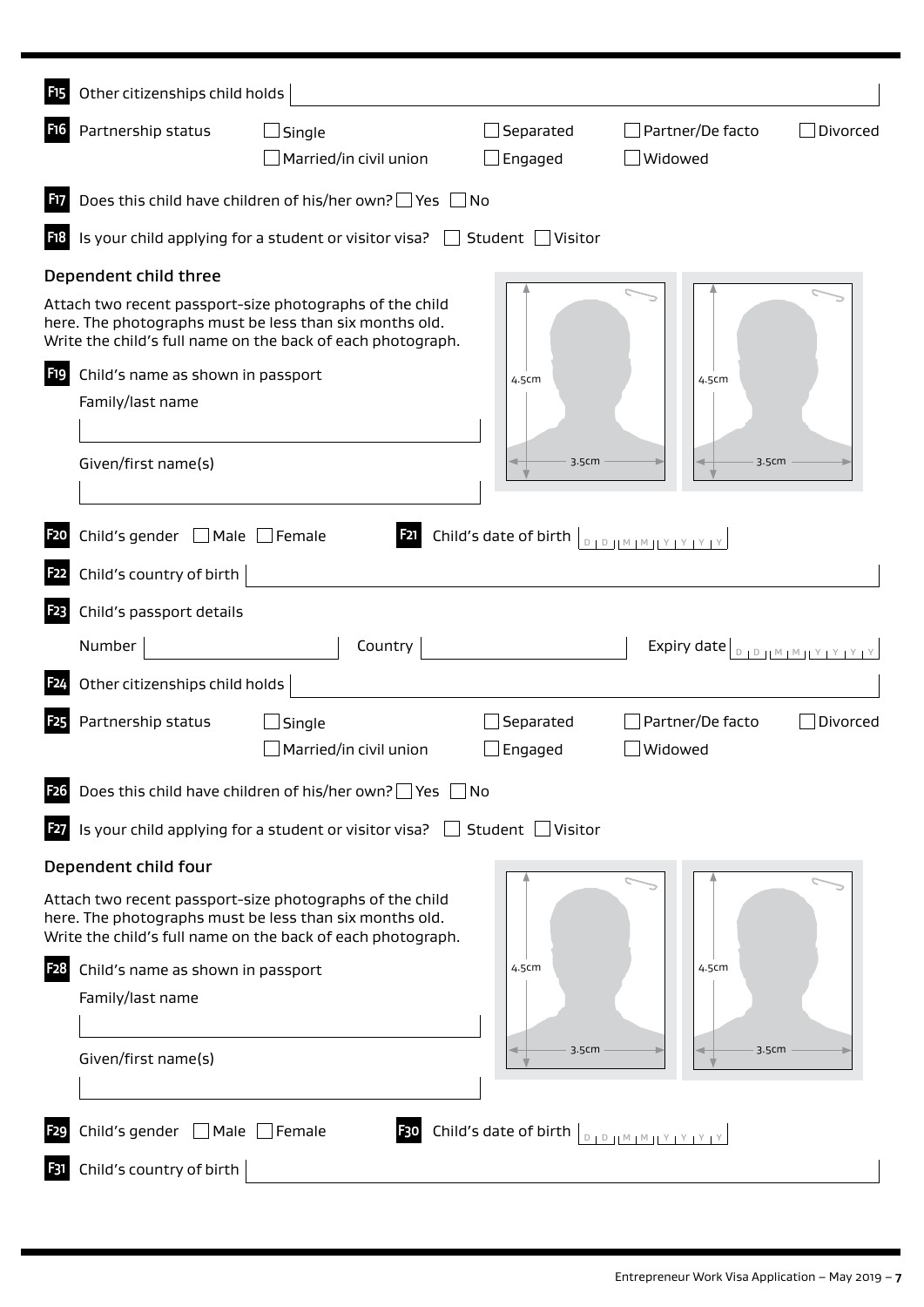When filling in this form, please write clearly using CAPITAL LETTERS.

 $\blacksquare$ 

|                 | Child's passport details                     |                                                                                                                                                                                                                                                                                                                                                                                                                             |                      |                                             |          |
|-----------------|----------------------------------------------|-----------------------------------------------------------------------------------------------------------------------------------------------------------------------------------------------------------------------------------------------------------------------------------------------------------------------------------------------------------------------------------------------------------------------------|----------------------|---------------------------------------------|----------|
|                 | Number                                       | Country                                                                                                                                                                                                                                                                                                                                                                                                                     |                      | Expiry date $ _{D+D+ \underline{M+M+Y+Y} }$ |          |
| F33             | Other citizenships child holds               |                                                                                                                                                                                                                                                                                                                                                                                                                             |                      |                                             |          |
|                 | Partnership status                           | Married/in civil union                                                                                                                                                                                                                                                                                                                                                                                                      | Separated<br>Engaged | Partner/De facto<br>Widowed                 | Divorced |
| F <sub>35</sub> |                                              | Does this child have children of his/her own? $\Box$ Yes $\Box$ No                                                                                                                                                                                                                                                                                                                                                          |                      |                                             |          |
| F36             |                                              | Is your child applying for a student or visitor visa? $\Box$                                                                                                                                                                                                                                                                                                                                                                | Student   Visitor    |                                             |          |
| F37             | No                                           | Does any person not included in this application have custody or visitation rights over any of the above children?<br>Yes Supply evidence that you have been granted the right to bring this child permanently to New Zealand.                                                                                                                                                                                              |                      |                                             |          |
|                 | <b>Section G</b>                             | <b>Character requirements</b>                                                                                                                                                                                                                                                                                                                                                                                               |                      |                                             |          |
| n               | for a further work visa.<br>Work Visa Guide. | Answer $ \omega $ and $ \omega $ in respect of every person in your application 17 years of age and over if:<br>this is your first application for an Entrepreneur Work Visa; or<br>you have held an Entrepreneur Work Visa or Long Term Business Visa for three years and are applying<br>For more information about the questions in this section, see 'Completing Section G: Character requirements' in the Entrepreneur |                      |                                             |          |
| G <sub>1</sub>  |                                              | List the countries, including all countries of citizenship, you and/or your family (if applicable) have lived in for<br>more than five years since attaining the age of 17 and attach police certificates from each of these countries.                                                                                                                                                                                     |                      |                                             |          |
|                 | Name of applicant or family member           |                                                                                                                                                                                                                                                                                                                                                                                                                             |                      |                                             |          |
|                 | Name of country                              |                                                                                                                                                                                                                                                                                                                                                                                                                             |                      |                                             |          |
|                 | Date of arrival                              |                                                                                                                                                                                                                                                                                                                                                                                                                             | Date of departure    | $D + D + M + M + Y + Y + Y + Y$             |          |
|                 | Name of applicant or family member           |                                                                                                                                                                                                                                                                                                                                                                                                                             |                      |                                             |          |
|                 | Name of country                              |                                                                                                                                                                                                                                                                                                                                                                                                                             |                      |                                             |          |
|                 | Date of arrival                              | $D + D + H \leq M + M + Y + Y + Y$                                                                                                                                                                                                                                                                                                                                                                                          | Date of departure    | $D + D + M + M + Y + Y + Y + Y$             |          |
|                 | Name of applicant or family member           |                                                                                                                                                                                                                                                                                                                                                                                                                             |                      |                                             |          |
|                 | Name of country                              |                                                                                                                                                                                                                                                                                                                                                                                                                             |                      |                                             |          |
|                 | Date of arrival                              | $D + D + H \times H \times H \times H \times H \times H$                                                                                                                                                                                                                                                                                                                                                                    | Date of departure    | $D + D + M + M + Y + Y + Y + Y$             |          |
|                 | Name of applicant or family member           |                                                                                                                                                                                                                                                                                                                                                                                                                             |                      |                                             |          |
|                 | Name of country                              |                                                                                                                                                                                                                                                                                                                                                                                                                             |                      |                                             |          |
|                 | Date of arrival                              | $D + D + H \otimes H \otimes H \otimes H \otimes H \otimes H \otimes H \otimes H$                                                                                                                                                                                                                                                                                                                                           | Date of departure    | $D D D M M N Y Y Y Y$                       |          |
|                 | Name of applicant or family member           |                                                                                                                                                                                                                                                                                                                                                                                                                             |                      |                                             |          |
|                 | Name of country                              |                                                                                                                                                                                                                                                                                                                                                                                                                             |                      |                                             |          |
|                 | Date of arrival                              | $D + D + M + M + Y + Y + Y + Y$                                                                                                                                                                                                                                                                                                                                                                                             | Date of departure    | $D D D M M N Y Y Y Y$                       |          |

÷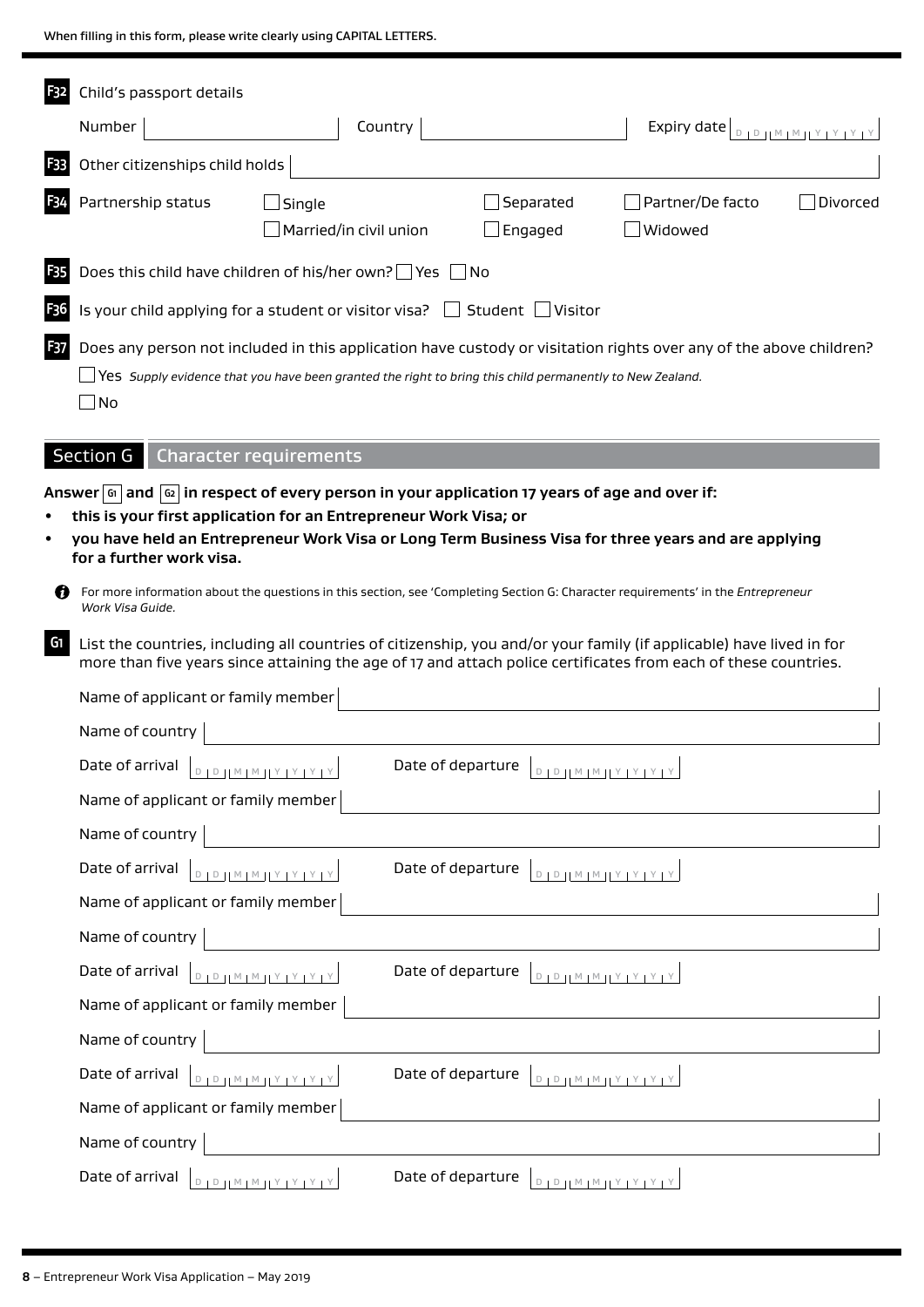| G <sub>2</sub> | Have you, or anyone included in this application, been convicted at any time of any offence, including any driving<br>offence? Please note that this includes any conviction(s) outside of New Zealand subsequently cleared or wiped by 'clean slate' legislation.<br>$\Box$ Yes $\Box$ No                                                                                                                                                                                                                |
|----------------|-----------------------------------------------------------------------------------------------------------------------------------------------------------------------------------------------------------------------------------------------------------------------------------------------------------------------------------------------------------------------------------------------------------------------------------------------------------------------------------------------------------|
|                |                                                                                                                                                                                                                                                                                                                                                                                                                                                                                                           |
| G <sub>3</sub> | Are you, or is anyone included in this application, currently:                                                                                                                                                                                                                                                                                                                                                                                                                                            |
|                | $\vert$ Yes $\vert$ No<br>• under investigation                                                                                                                                                                                                                                                                                                                                                                                                                                                           |
|                | • wanted for questioning<br>Yes<br>- INo                                                                                                                                                                                                                                                                                                                                                                                                                                                                  |
|                | • facing charges<br>Yes No                                                                                                                                                                                                                                                                                                                                                                                                                                                                                |
|                | for any offence in any country?                                                                                                                                                                                                                                                                                                                                                                                                                                                                           |
| G4             | Do you, or does anyone included in this application, currently have an outstanding arrest warrant in any country?                                                                                                                                                                                                                                                                                                                                                                                         |
|                | $\Box$ Yes $\Box$ No                                                                                                                                                                                                                                                                                                                                                                                                                                                                                      |
|                |                                                                                                                                                                                                                                                                                                                                                                                                                                                                                                           |
| G5             | Have you, or has anyone included in this application, ever been:                                                                                                                                                                                                                                                                                                                                                                                                                                          |
|                | $\exists$ Yes $\Box$ No<br>• excluded                                                                                                                                                                                                                                                                                                                                                                                                                                                                     |
|                | Yes $\Box$ No<br>• refused entry                                                                                                                                                                                                                                                                                                                                                                                                                                                                          |
|                | • removed or deported<br>$\vert$ Yes $\vert$ No                                                                                                                                                                                                                                                                                                                                                                                                                                                           |
|                | from any country, excluding New Zealand?                                                                                                                                                                                                                                                                                                                                                                                                                                                                  |
| G6             | Have you, or has anyone included in this application, ever been a member of, or adhered to,<br>any terrorist organisation? $\Box$ Yes $\Box$ No                                                                                                                                                                                                                                                                                                                                                           |
| G7             | Have you, or has anyone included in this application, at any time in a public speech or public comments, or<br>public broadcast, or in publicly distributing or publishing a document argued that one race or colour is inherently<br>inferior or superior to another race or colour; or used language intended to encourage hostility or ill will against<br>any person or group of persons on the basis of colour, race, or ethnic or national origins of that person or group?<br>$\Box$ Yes $\Box$ No |
| G8             | Have you, or has anyone included in this application, been (or currently are) a member of an organisation<br>or group which had objectives or principles based on hostility against people or groups on the basis of colour,<br>race or ethnic/national origins; or an assumption that persons of a particular race or colour are inherently inferior<br>or superior to other races or colours?                                                                                                           |
|                | □ Yes □ No                                                                                                                                                                                                                                                                                                                                                                                                                                                                                                |
| G9             | Have you, or has anyone included in this application, had (or currently have) an association with, membership<br>of, or involvement with, any government, regime, group or agency that has advocated or committed war crimes,<br>crimes against humanity and/or other gross human rights abuses?<br>$\Box$ Yes $\Box$ No                                                                                                                                                                                  |
|                | If you have answered yes to any of the questions above give full details. This includes full details of any charges,                                                                                                                                                                                                                                                                                                                                                                                      |
|                | convictions and the sentence or penalty imposed. Continue on a separate piece of paper if necessary.                                                                                                                                                                                                                                                                                                                                                                                                      |
|                |                                                                                                                                                                                                                                                                                                                                                                                                                                                                                                           |
|                |                                                                                                                                                                                                                                                                                                                                                                                                                                                                                                           |
|                |                                                                                                                                                                                                                                                                                                                                                                                                                                                                                                           |
|                |                                                                                                                                                                                                                                                                                                                                                                                                                                                                                                           |
|                |                                                                                                                                                                                                                                                                                                                                                                                                                                                                                                           |
|                |                                                                                                                                                                                                                                                                                                                                                                                                                                                                                                           |
|                |                                                                                                                                                                                                                                                                                                                                                                                                                                                                                                           |
|                |                                                                                                                                                                                                                                                                                                                                                                                                                                                                                                           |
|                |                                                                                                                                                                                                                                                                                                                                                                                                                                                                                                           |
|                |                                                                                                                                                                                                                                                                                                                                                                                                                                                                                                           |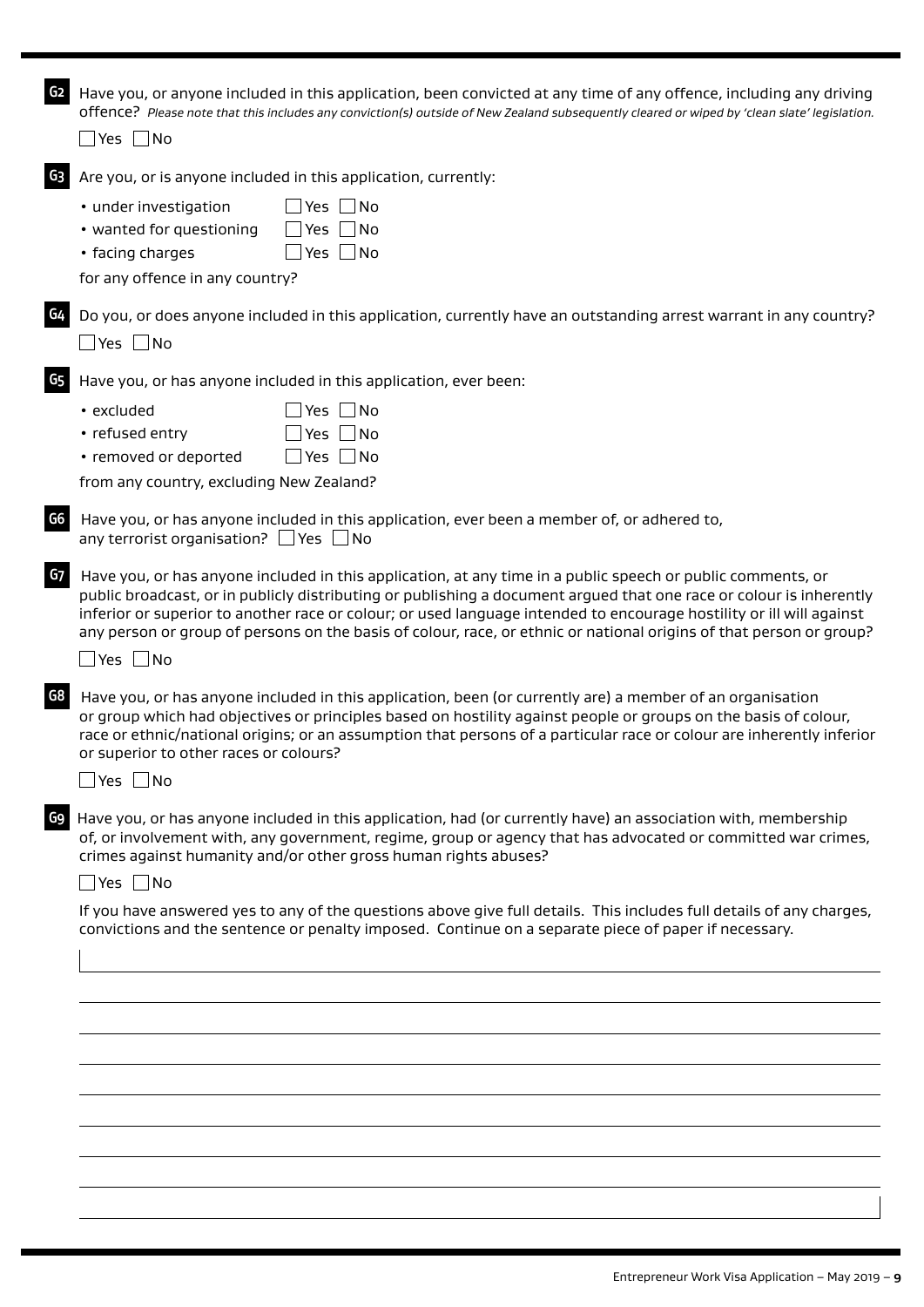|                | Section H   Fit and proper person requirements                                                                                                                                                               |
|----------------|--------------------------------------------------------------------------------------------------------------------------------------------------------------------------------------------------------------|
| H <sub>1</sub> | Have all businesses you have had significant influence over complied with all immigration, employment and<br>taxation laws?                                                                                  |
|                | Significant influence includes, but is not limited to, control of management and administrative functions when acting as a<br>director or senior manager.                                                    |
|                | Yes $\Box$ No (provide details)                                                                                                                                                                              |
|                |                                                                                                                                                                                                              |
| H <sub>2</sub> | Have you ever been investigated by the Serious Fraud Office or the New Zealand Police for any offences arising in<br>the course of, or resulting from, business dealings?<br>Yes (provide details) $\Box$ No |
|                |                                                                                                                                                                                                              |
| H <sub>3</sub> | Have you ever been involved in business fraud or financial impropriety?<br>$\Box$ Yes (provide details) $\Box$ No                                                                                            |
|                |                                                                                                                                                                                                              |
|                |                                                                                                                                                                                                              |
|                | Section I<br><b>Health requirements</b>                                                                                                                                                                      |

**I1** Have you or any person included in this application submitted a *General Medical Certificate (INZ 1007)* and *Chest X-ray Certificate (INZ 1096)* that were completed and dated by a medical practitioner within the last 36 months with another Immigration New Zealand application?

Yes *Provide details in the table below*

No *A* General Medical Certificate (INZ 1007) *and* Chest X-ray Certificate (INZ 1096) *must be provided for every person included in this application. Pregnant women and children under 11 are not required to have an X-ray, unless a special report is required.*   $Go$  to  $|12|$ .

|              | Full name | Type of application | Date application was lodged<br>(DD/MM/YY) |  |
|--------------|-----------|---------------------|-------------------------------------------|--|
| $\mathbb{R}$ |           |                     |                                           |  |
| 2.           |           |                     |                                           |  |
| 3.           |           |                     |                                           |  |
| 4.           |           |                     |                                           |  |
| 5.           |           |                     |                                           |  |
| 6.           |           |                     |                                           |  |

If everyone included in the application has submitted a medical certificate and chest X-ray certificate in the last 36 months you do not need to provide further certificates, unless:

• the health status of any applicant has deteriorated since their previous medical certificate was issued; or

• any applicant has spent six consecutive months in a place that is not listed as having a low incidence of tuberculosis since their previous application, in which case a new chest X-ray certificate is required.

If not everyone included in the application has submitted medical certificates that were completed and dated by a medical practitioner within the last 36 months, they will have to provide certificates now. *Go to* **I2** *.*

**I2** Do you or any person included in this application have tuberculosis (TB)?

 $\Box$ Yes  $\Box$ No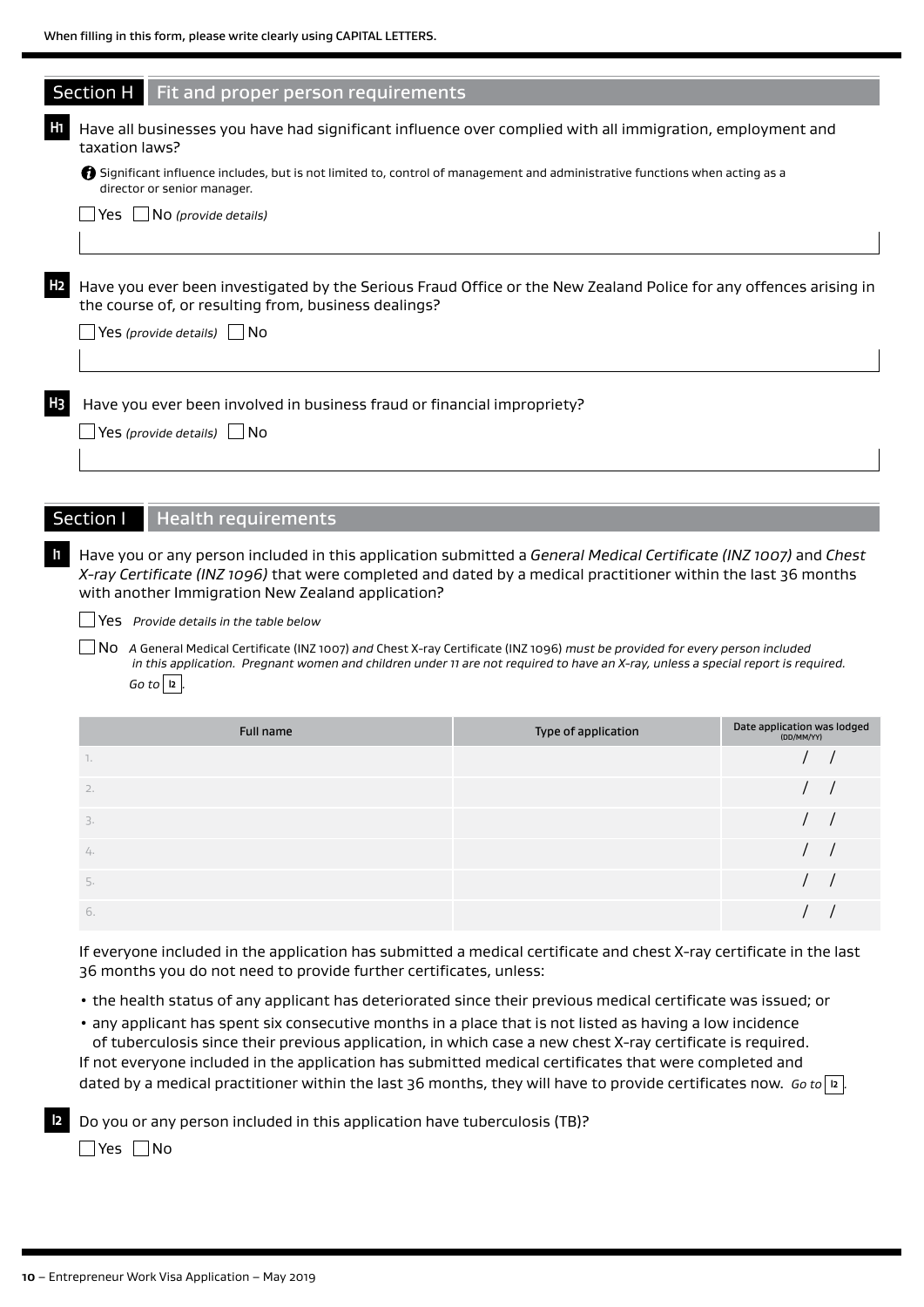|                                            | Do you or any person included in this application have any medical condition that requires, or may require,<br>one of the following during your stay in New Zealand?                                                           |
|--------------------------------------------|--------------------------------------------------------------------------------------------------------------------------------------------------------------------------------------------------------------------------------|
| • Renal dialysis                           | Yes No                                                                                                                                                                                                                         |
| • Hospital care                            | Yes $ $ $ $ No                                                                                                                                                                                                                 |
| • Residential care                         | Yes ∏ No                                                                                                                                                                                                                       |
| or live-in facilities for the aged.        | Residential care is defined as in-patient care for people with psychiatric, sensory or intellectual disabilities                                                                                                               |
|                                            | Do you have a dependent child included in this application who requires special education services?<br>(See Completing Section I: Health requirements in the Entrepreneur Work Visa Guide (INZ 1221) for further information). |
| $\Box$ Yes $\Box$ No                       |                                                                                                                                                                                                                                |
|                                            | If you have answered Yes to any of the questions in $ a $ to $ a $ , please provide details.                                                                                                                                   |
|                                            |                                                                                                                                                                                                                                |
|                                            |                                                                                                                                                                                                                                |
|                                            |                                                                                                                                                                                                                                |
|                                            |                                                                                                                                                                                                                                |
|                                            |                                                                                                                                                                                                                                |
|                                            |                                                                                                                                                                                                                                |
|                                            |                                                                                                                                                                                                                                |
|                                            |                                                                                                                                                                                                                                |
|                                            |                                                                                                                                                                                                                                |
|                                            | Are you or any person included in this application pregnant?                                                                                                                                                                   |
|                                            |                                                                                                                                                                                                                                |
|                                            |                                                                                                                                                                                                                                |
| No                                         |                                                                                                                                                                                                                                |
| to Immigration New Zealand on your behalf? | Tick the option that applies to you: Is a physician submitting your medical and/or chest X-ray certificates                                                                                                                    |
|                                            | Yes Has your physician supplied you with an eMedical Reference Code (NZER)?                                                                                                                                                    |
|                                            | Yes Enter your eMedical Reference Code here:                                                                                                                                                                                   |
|                                            | NO Enter the name of the clinic that is submitting your health information:                                                                                                                                                    |
| visa application.                          | NO If the physician has returned the medical and/or chest X-ray certificates to you, then you will need to submit these with your                                                                                              |
|                                            | English language requirements                                                                                                                                                                                                  |
|                                            | For more information see 'Completing Section J: English language requirements' in the Entrepreneur Work Visa Guide (INZ 1221)                                                                                                  |
|                                            | Minimum English language requirements apply to first-time applicants or applicants seeking a further<br>three-year Entrepreneur Work Visa who have not previously met English language requirements.                           |
| Section J                                  | Do you meet the minimum standard of English language?                                                                                                                                                                          |
|                                            | $\Box$ Yes Provide evidence of your English language ability.                                                                                                                                                                  |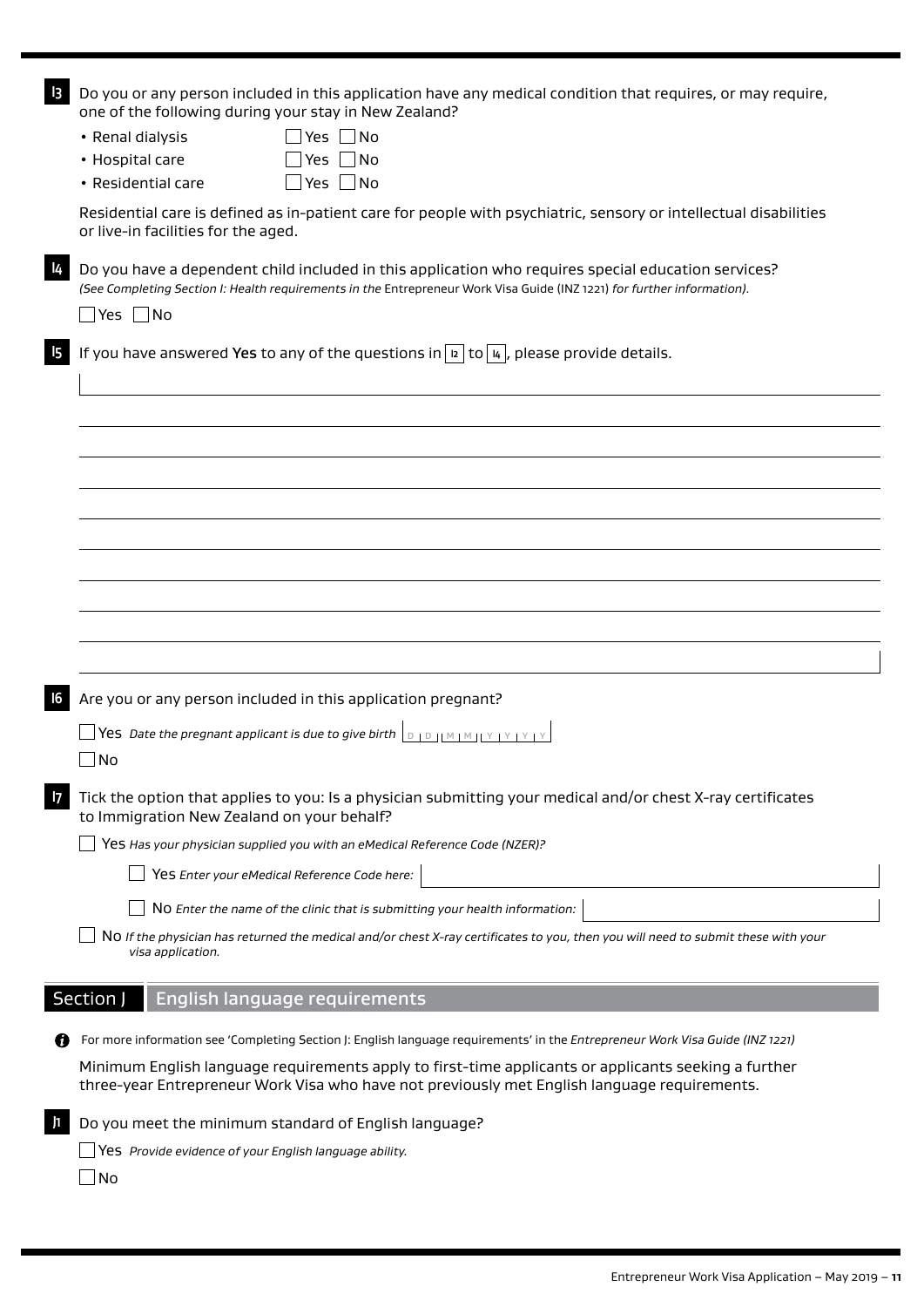| For more information about the questions in this section, see 'Completing Section K: Business Information' in the Entrepreneur<br>Work Visa Guide.<br>Questions $ \kappa $ and $ \kappa $ are for statistical purposes only. All details of a business proposal should be covered<br>in the business plan.<br>K1<br>What is your intended business? (Tick one only.)<br>Administration/customer service<br>Advertising/media/public relations<br>$\Box$ Agriculture/forestry/fishing<br>Arts/culture/entertainment<br>Education/training<br>Engineering/science<br>Film/video<br><b>Export business</b><br>Fashion and beauty<br>Finance<br>Health care<br>Hospitality/restaurant<br>Human resources<br>Import business<br>Information technology<br>Manufacturing<br>Retail<br>$\mathbin{\rule[0pt]{0.4pt}{0.5pt}}$ Legal<br>Sales/Marketing<br>Sports<br>Telecommunication<br>Tourism/accommodation<br>Water/gas/electricity<br>Investment or financial<br>advice/ consulting<br>Other (specify)<br>K <sub>2</sub><br>In which town or city do you intend to locate your business?<br>K <sub>3</sub><br>State the amount of funds available for the maintenance and accommodation costs of all family members<br>included in the application. This must be sufficient for three years and must be additional to the investment<br>capital required for your business.<br>Attach evidence.<br>NZ\$<br><b>K4</b><br>Have you ever been involved in a business failure or bankruptcy?<br>Yes<br>No<br>If yes, provide details (including dates):<br>Note that if you have been involved in a business failure or bankruptcy within the last five years your application for an Entrepreneur Work<br>Visa cannot be approved.<br><b>K5</b><br>What is the status of your proposed business?<br>New Go to Section L: Minimum capital investment<br>Established Go to K6<br>K6<br>Please provide full details of the business you intend to purchase.<br>Trading name:<br>New Zealand Business Number (if applicable)<br>For help search: www.nzbn.govt.nz<br>Address | <b>Section K</b> | <b>Business information</b> |  |
|-------------------------------------------------------------------------------------------------------------------------------------------------------------------------------------------------------------------------------------------------------------------------------------------------------------------------------------------------------------------------------------------------------------------------------------------------------------------------------------------------------------------------------------------------------------------------------------------------------------------------------------------------------------------------------------------------------------------------------------------------------------------------------------------------------------------------------------------------------------------------------------------------------------------------------------------------------------------------------------------------------------------------------------------------------------------------------------------------------------------------------------------------------------------------------------------------------------------------------------------------------------------------------------------------------------------------------------------------------------------------------------------------------------------------------------------------------------------------------------------------------------------------------------------------------------------------------------------------------------------------------------------------------------------------------------------------------------------------------------------------------------------------------------------------------------------------------------------------------------------------------------------------------------------------------------------------------------------------------------------------------------------------------------------------------------------|------------------|-----------------------------|--|
|                                                                                                                                                                                                                                                                                                                                                                                                                                                                                                                                                                                                                                                                                                                                                                                                                                                                                                                                                                                                                                                                                                                                                                                                                                                                                                                                                                                                                                                                                                                                                                                                                                                                                                                                                                                                                                                                                                                                                                                                                                                                   |                  |                             |  |
|                                                                                                                                                                                                                                                                                                                                                                                                                                                                                                                                                                                                                                                                                                                                                                                                                                                                                                                                                                                                                                                                                                                                                                                                                                                                                                                                                                                                                                                                                                                                                                                                                                                                                                                                                                                                                                                                                                                                                                                                                                                                   |                  |                             |  |
|                                                                                                                                                                                                                                                                                                                                                                                                                                                                                                                                                                                                                                                                                                                                                                                                                                                                                                                                                                                                                                                                                                                                                                                                                                                                                                                                                                                                                                                                                                                                                                                                                                                                                                                                                                                                                                                                                                                                                                                                                                                                   |                  |                             |  |
|                                                                                                                                                                                                                                                                                                                                                                                                                                                                                                                                                                                                                                                                                                                                                                                                                                                                                                                                                                                                                                                                                                                                                                                                                                                                                                                                                                                                                                                                                                                                                                                                                                                                                                                                                                                                                                                                                                                                                                                                                                                                   |                  |                             |  |
|                                                                                                                                                                                                                                                                                                                                                                                                                                                                                                                                                                                                                                                                                                                                                                                                                                                                                                                                                                                                                                                                                                                                                                                                                                                                                                                                                                                                                                                                                                                                                                                                                                                                                                                                                                                                                                                                                                                                                                                                                                                                   |                  |                             |  |
|                                                                                                                                                                                                                                                                                                                                                                                                                                                                                                                                                                                                                                                                                                                                                                                                                                                                                                                                                                                                                                                                                                                                                                                                                                                                                                                                                                                                                                                                                                                                                                                                                                                                                                                                                                                                                                                                                                                                                                                                                                                                   |                  |                             |  |
|                                                                                                                                                                                                                                                                                                                                                                                                                                                                                                                                                                                                                                                                                                                                                                                                                                                                                                                                                                                                                                                                                                                                                                                                                                                                                                                                                                                                                                                                                                                                                                                                                                                                                                                                                                                                                                                                                                                                                                                                                                                                   |                  |                             |  |
|                                                                                                                                                                                                                                                                                                                                                                                                                                                                                                                                                                                                                                                                                                                                                                                                                                                                                                                                                                                                                                                                                                                                                                                                                                                                                                                                                                                                                                                                                                                                                                                                                                                                                                                                                                                                                                                                                                                                                                                                                                                                   |                  |                             |  |
|                                                                                                                                                                                                                                                                                                                                                                                                                                                                                                                                                                                                                                                                                                                                                                                                                                                                                                                                                                                                                                                                                                                                                                                                                                                                                                                                                                                                                                                                                                                                                                                                                                                                                                                                                                                                                                                                                                                                                                                                                                                                   |                  |                             |  |
|                                                                                                                                                                                                                                                                                                                                                                                                                                                                                                                                                                                                                                                                                                                                                                                                                                                                                                                                                                                                                                                                                                                                                                                                                                                                                                                                                                                                                                                                                                                                                                                                                                                                                                                                                                                                                                                                                                                                                                                                                                                                   |                  |                             |  |
|                                                                                                                                                                                                                                                                                                                                                                                                                                                                                                                                                                                                                                                                                                                                                                                                                                                                                                                                                                                                                                                                                                                                                                                                                                                                                                                                                                                                                                                                                                                                                                                                                                                                                                                                                                                                                                                                                                                                                                                                                                                                   |                  |                             |  |
|                                                                                                                                                                                                                                                                                                                                                                                                                                                                                                                                                                                                                                                                                                                                                                                                                                                                                                                                                                                                                                                                                                                                                                                                                                                                                                                                                                                                                                                                                                                                                                                                                                                                                                                                                                                                                                                                                                                                                                                                                                                                   |                  |                             |  |
|                                                                                                                                                                                                                                                                                                                                                                                                                                                                                                                                                                                                                                                                                                                                                                                                                                                                                                                                                                                                                                                                                                                                                                                                                                                                                                                                                                                                                                                                                                                                                                                                                                                                                                                                                                                                                                                                                                                                                                                                                                                                   |                  |                             |  |
|                                                                                                                                                                                                                                                                                                                                                                                                                                                                                                                                                                                                                                                                                                                                                                                                                                                                                                                                                                                                                                                                                                                                                                                                                                                                                                                                                                                                                                                                                                                                                                                                                                                                                                                                                                                                                                                                                                                                                                                                                                                                   |                  |                             |  |
|                                                                                                                                                                                                                                                                                                                                                                                                                                                                                                                                                                                                                                                                                                                                                                                                                                                                                                                                                                                                                                                                                                                                                                                                                                                                                                                                                                                                                                                                                                                                                                                                                                                                                                                                                                                                                                                                                                                                                                                                                                                                   |                  |                             |  |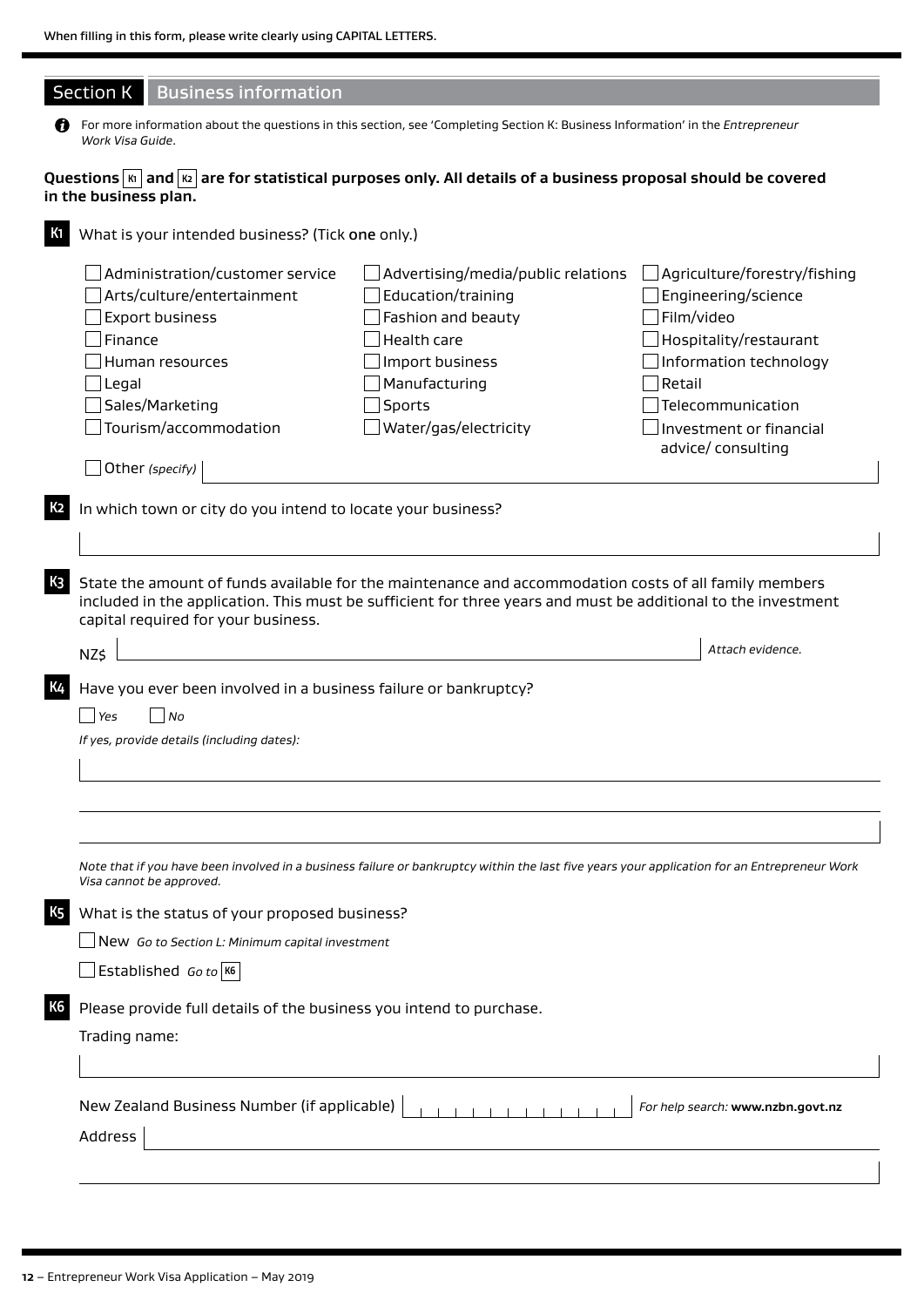## Number of current employees in the business you intend to purchase:

|    | Number of full time<br>permanent employees                                                                                                                                                                                     | Number of part time<br>permanent employees                                                                               | Number of employees in<br>contract roles | Number of employees on<br>casual contracts | Total number of<br>employees |  |  |
|----|--------------------------------------------------------------------------------------------------------------------------------------------------------------------------------------------------------------------------------|--------------------------------------------------------------------------------------------------------------------------|------------------------------------------|--------------------------------------------|------------------------------|--|--|
|    |                                                                                                                                                                                                                                |                                                                                                                          |                                          |                                            |                              |  |  |
|    | List the documents provided as evidence of the number of current employees, such as job descriptions,<br>anonymised employment agreements, wage and salary records, Employer Monthly Schedules prepared<br>for Inland Revenue: |                                                                                                                          |                                          |                                            |                              |  |  |
|    |                                                                                                                                                                                                                                |                                                                                                                          |                                          |                                            |                              |  |  |
|    |                                                                                                                                                                                                                                |                                                                                                                          |                                          |                                            |                              |  |  |
|    | You should also attach:                                                                                                                                                                                                        |                                                                                                                          |                                          |                                            |                              |  |  |
|    |                                                                                                                                                                                                                                | • independently audited accounts for the business for the past two years, and                                            |                                          |                                            |                              |  |  |
|    |                                                                                                                                                                                                                                | • any conditional sale and purchase agreement<br>• the basis for the purchase price (i.e. an independent valuation), and |                                          |                                            |                              |  |  |
|    |                                                                                                                                                                                                                                | • a profit and loss statement for at least the two previous years, including up to the date of your application.         |                                          |                                            |                              |  |  |
|    |                                                                                                                                                                                                                                | You should also comment on the business's past performance and trends.                                                   |                                          |                                            |                              |  |  |
| К7 | Is the business you intend to purchase a franchise?                                                                                                                                                                            |                                                                                                                          |                                          |                                            |                              |  |  |
|    | Yes Please state which franchise.                                                                                                                                                                                              |                                                                                                                          |                                          |                                            |                              |  |  |
|    | ∫No                                                                                                                                                                                                                            |                                                                                                                          |                                          |                                            |                              |  |  |
|    |                                                                                                                                                                                                                                |                                                                                                                          |                                          |                                            |                              |  |  |
|    | <b>Section L</b>                                                                                                                                                                                                               | Minimum capital investment                                                                                               |                                          |                                            |                              |  |  |
|    | To be approved for an Entrepreneur Work Visa, applicants must make a minimum capital investment of<br>NZ\$100,000, unless this requirement is waived.                                                                          |                                                                                                                          |                                          |                                            |                              |  |  |
|    | Applicants can claim points in the points scale at section N if investing more than NZ\$200,000.                                                                                                                               |                                                                                                                          |                                          |                                            |                              |  |  |
|    | When answering the questions below, continue on a separate sheet of paper if necessary.                                                                                                                                        |                                                                                                                          |                                          |                                            |                              |  |  |
|    | What is your total capital investment?                                                                                                                                                                                         |                                                                                                                          |                                          |                                            |                              |  |  |
|    | Total amount of capital investment (in NZ \$):                                                                                                                                                                                 |                                                                                                                          |                                          |                                            |                              |  |  |
|    |                                                                                                                                                                                                                                |                                                                                                                          |                                          |                                            |                              |  |  |
| L2 | Who owns these funds?                                                                                                                                                                                                          |                                                                                                                          |                                          |                                            |                              |  |  |
|    | $\Box$ You                                                                                                                                                                                                                     | $\Box$ You and your partner                                                                                              |                                          |                                            |                              |  |  |
|    | If funds are owned by you and your partner, attach evidence that your partner supports the use of these funds<br>for your proposed business.                                                                                   |                                                                                                                          |                                          |                                            |                              |  |  |
|    | <b>B</b> List the type and location of all of the funds and/or assets that you have nominated for your proposed business:                                                                                                      |                                                                                                                          |                                          |                                            |                              |  |  |
|    | Funds/assets type<br>(e.g. bank deposits)                                                                                                                                                                                      | Location (e.g. xxxx Bank)                                                                                                |                                          | Net value                                  | Value (NZ\$)                 |  |  |
|    |                                                                                                                                                                                                                                |                                                                                                                          |                                          |                                            |                              |  |  |
|    |                                                                                                                                                                                                                                |                                                                                                                          |                                          |                                            |                              |  |  |
|    |                                                                                                                                                                                                                                |                                                                                                                          |                                          |                                            |                              |  |  |
|    |                                                                                                                                                                                                                                |                                                                                                                          |                                          |                                            |                              |  |  |
|    |                                                                                                                                                                                                                                |                                                                                                                          |                                          |                                            |                              |  |  |
|    |                                                                                                                                                                                                                                |                                                                                                                          |                                          |                                            |                              |  |  |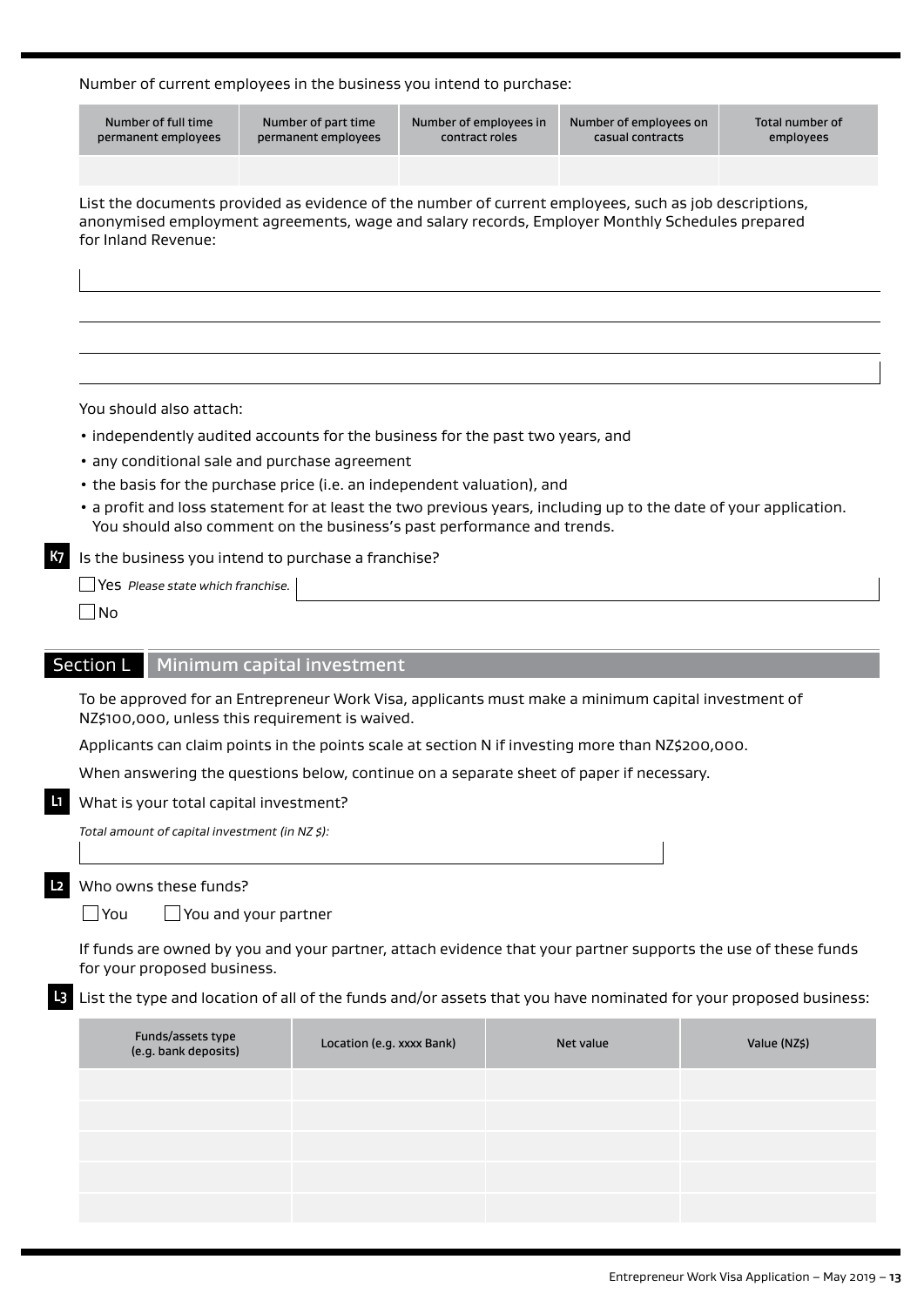Attach evidence of the location of all of your funds or assets. List the documents provided as evidence:

**L4** How did you earn or acquire these funds and/or assets?

| Method                 | Value (NZ\$) | Evidence attached |
|------------------------|--------------|-------------------|
| $\Box$ Earned          |              |                   |
| Gifted or Inherited    |              |                   |
| $\Box$ Sale of assets  |              |                   |
| $\Box$ Share/dividends |              |                   |
| Other                  |              |                   |

Investment funds must be transferred directly from your bank account(s) through the banking system to New Zealand. If your Entrepreneur Work Visa is approved, you will be asked to provide evidence of this, if you have not already done so.

Attach evidence of how you earned all of your funds or assets. List the documents provided as evidence:

## Section M Waiver of capital investment requirement

| Ø  | Note: Only complete this section if you are seeking a waiver of the capital investment requirement                                         |
|----|--------------------------------------------------------------------------------------------------------------------------------------------|
| M1 | If you are seeking a waiver of the capital investment requirement, pick the option that best describes why<br>you are seeking this waiver. |
|    | l am seeking a waiver of the NZ\$100,000 capital investment requirement because –                                                          |
|    | My business is in the science or ICT sector, or other high value export-oriented sector                                                    |
|    | can show that my business will display a high level of innovation or high level of growth                                                  |
|    | If you believe your business qualifies for a waiver of the capital investment requirement, explain why:                                    |
|    |                                                                                                                                            |
|    |                                                                                                                                            |
|    | Attach evidence to support your claim. List the documents provided as evidence:                                                            |
|    |                                                                                                                                            |
|    |                                                                                                                                            |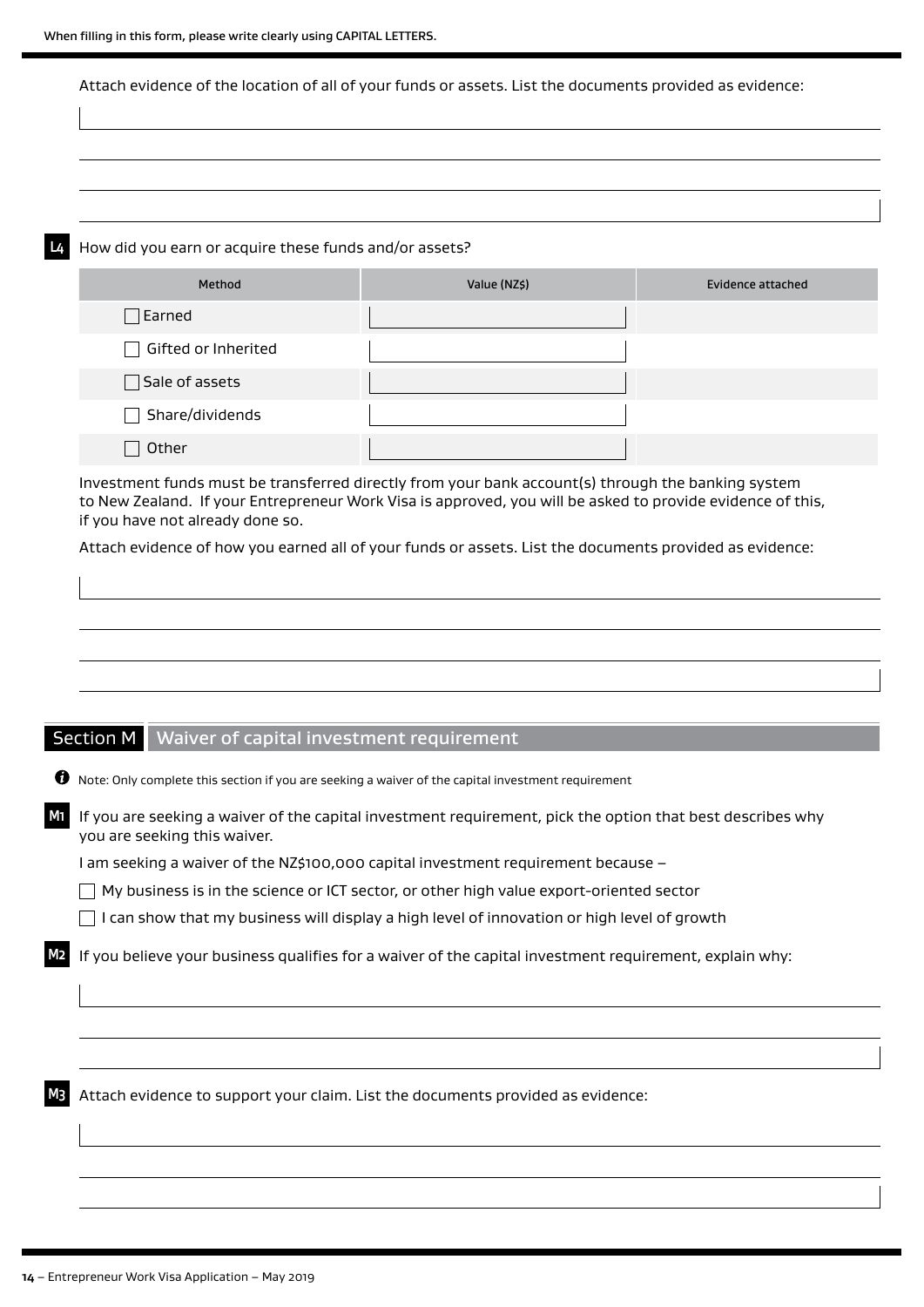## Section N Points scale

To be approved for an Entrepreneur Work Visa, you must meet or exceed the pass mark on the points scale for factors relating to the likely success of the proposed business and its value to New Zealand.

Mark the points that you are claiming in the right hand column. You do not need to claim points in all categories, but you need a minimum of 120 points for your application to proceed.

In answering the questions, continue on a separate sheet of paper if necessary. If you are not claiming points for a category, you do not need to fill in the question.

#### Points for business experience

**N1** If you are claiming points here, mark the points that you are claiming in the right hand column. You can only claim points in one of these categories:

| Relevant self-employment              | <b>Potential Points</b> | Points claimed |  |  |
|---------------------------------------|-------------------------|----------------|--|--|
| $10$ years $+$                        | 40                      |                |  |  |
| $5$ years $+$                         | 30                      |                |  |  |
| $3$ years $+$                         | 20                      |                |  |  |
| Other self-employment                 |                         |                |  |  |
| $10$ years $+$                        | 20                      |                |  |  |
| $5$ years $+$                         | 15                      |                |  |  |
| $3$ years $+$                         | 5                       |                |  |  |
| Relevant senior management experience |                         |                |  |  |
| $10$ years $+$                        | 10                      |                |  |  |
| $5$ years $+$                         | 5                       |                |  |  |

**N2** If claiming points in one of the categories above, provide details of the business experience you are claiming points for:

| Company | Years of experience | Your role and responsibilities | Your areas of responsibility |
|---------|---------------------|--------------------------------|------------------------------|
|         |                     |                                |                              |
|         |                     |                                |                              |
|         |                     |                                |                              |
|         |                     |                                |                              |
|         |                     |                                |                              |
|         |                     |                                |                              |
|         |                     |                                |                              |

If you need more space to list your business experience, attach on a separate sheet.

Attach evidence of your business experience, such as company documents, proof of ownership or job descriptions. List the documents provided as evidence: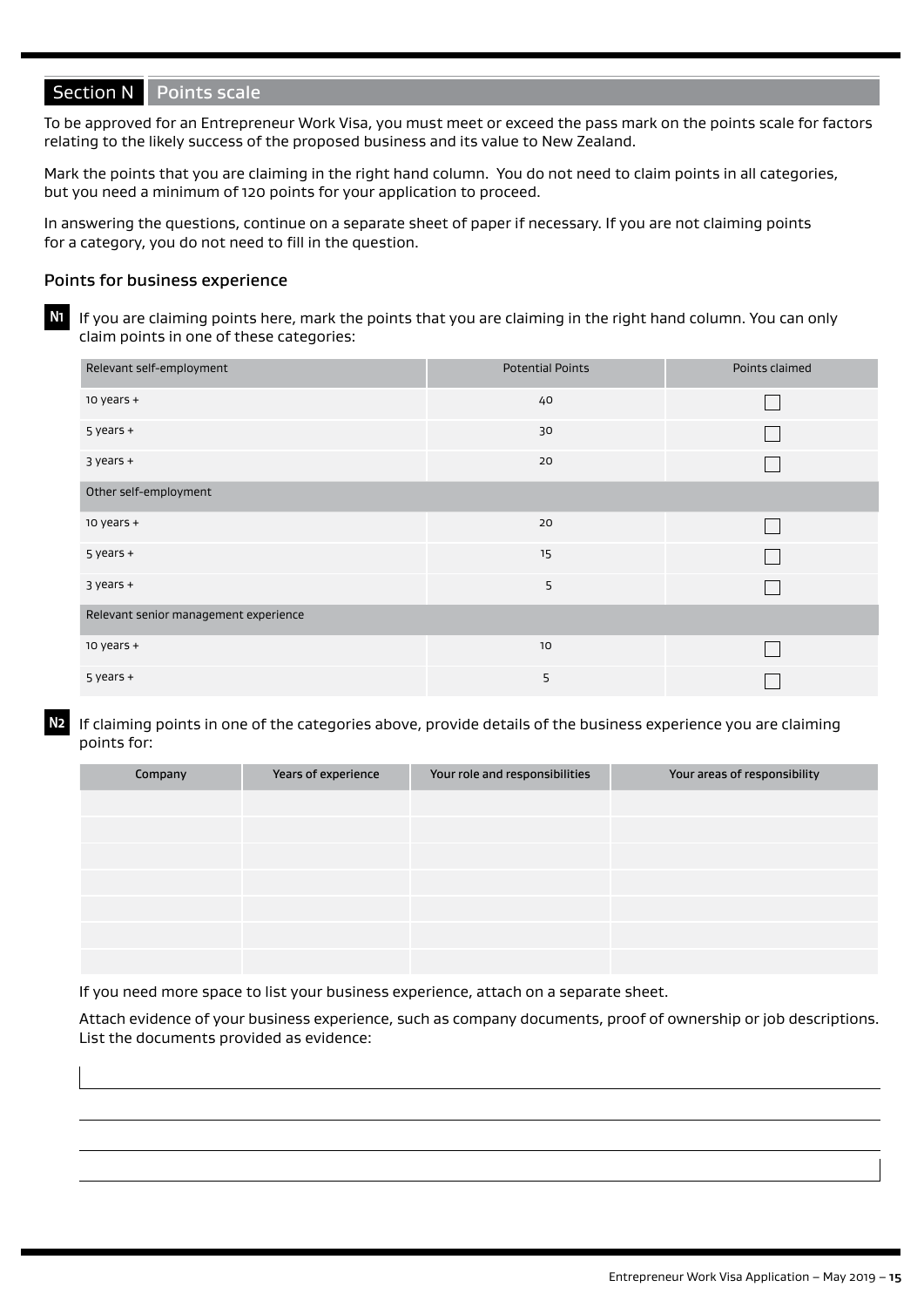| Company name | Industry sector                                       | Main products/ services                                                                                    | Annual turnover | Number of employees |
|--------------|-------------------------------------------------------|------------------------------------------------------------------------------------------------------------|-----------------|---------------------|
|              |                                                       |                                                                                                            |                 |                     |
|              |                                                       |                                                                                                            |                 |                     |
|              |                                                       |                                                                                                            |                 |                     |
| as evidence: |                                                       | Attach evidence of your business sector, turnover and number of employees. List the documents provided     |                 |                     |
|              |                                                       |                                                                                                            |                 |                     |
|              |                                                       |                                                                                                            |                 |                     |
|              | experience is relevant to your proposed business:     | If claiming points for relevant self-employment or relevant senior management experience, explain why your |                 |                     |
|              |                                                       |                                                                                                            |                 |                     |
|              |                                                       |                                                                                                            |                 |                     |
|              |                                                       |                                                                                                            |                 |                     |
|              |                                                       |                                                                                                            |                 |                     |
|              | What was the ownership structure of your business/es? |                                                                                                            |                 |                     |
|              |                                                       |                                                                                                            |                 |                     |
|              |                                                       |                                                                                                            |                 |                     |
|              |                                                       | Attach evidence of your share of ownership of the business and list the documents you have provided:       |                 |                     |
|              |                                                       |                                                                                                            |                 |                     |
|              |                                                       |                                                                                                            |                 |                     |
|              |                                                       |                                                                                                            |                 |                     |
|              |                                                       |                                                                                                            |                 |                     |
|              |                                                       |                                                                                                            |                 |                     |
|              |                                                       |                                                                                                            |                 |                     |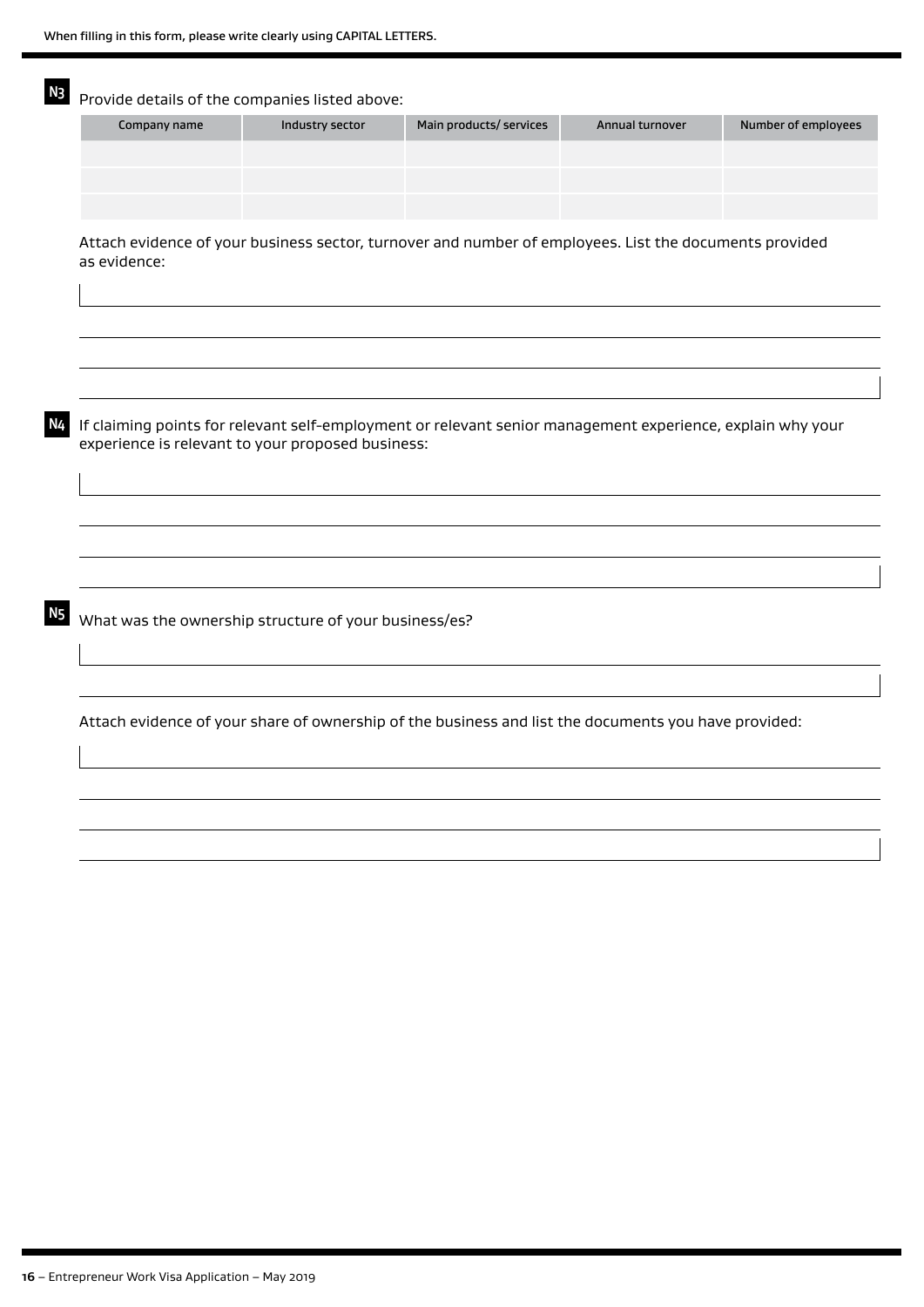#### Points for benefit to New Zealand

**N6** If you are claiming points here, mark the points that you are claiming in the right hand column. You can claim points in up to two of these categories:

| New full time employment creation                                                                                                                                                             | <b>Potential Points</b> | Points claimed |
|-----------------------------------------------------------------------------------------------------------------------------------------------------------------------------------------------|-------------------------|----------------|
| 10+ new full time positions for New Zealand citizens or residents                                                                                                                             | 80                      |                |
| 5 or more new full time positions for New Zealand citizens or residents                                                                                                                       | 50                      |                |
| 3 or more new full time positions for New Zealand citizens or residents                                                                                                                       | 30                      |                |
| 2 new full time positions for New Zealand citizens or residents                                                                                                                               | 20                      |                |
| 1 new full time position for a New Zealand citizen or resident.                                                                                                                               | 10 <sup>°</sup>         |                |
| Points for approved export businesses (based on a credible business plan)                                                                                                                     |                         |                |
| $$1,000,000 + turn over a year$                                                                                                                                                               | 80                      |                |
| $$750,000 + turn over a year$                                                                                                                                                                 | 60                      |                |
| $$500,000 + turn over a year$                                                                                                                                                                 | 40                      |                |
| $$400,000 + turn over a year$                                                                                                                                                                 | 30                      |                |
| $$300,000 + turn over a year$                                                                                                                                                                 | 20                      |                |
| $$200,000 + turn over a year$                                                                                                                                                                 | 10                      |                |
| Points for unique or new products or services to New Zealand                                                                                                                                  |                         |                |
| A credible business proposal that provides unique or new products/ services to New Zealand,<br>or to a particular region, not currently being provided by existing businesses in New Zealand. | 30                      |                |

**N7** If you have claimed points for new full time jobs for New Zealand citizens or residents, provide details of the number of new jobs, in addition to current staff listed at  $|\kappa_7|$ :

Number of new positions that will be created:

| Full time permanent | Part time permanent | Employees in contract roles | Employees on     | Total number of |
|---------------------|---------------------|-----------------------------|------------------|-----------------|
| employees           | employees           |                             | casual contracts | new employees   |
|                     |                     |                             |                  |                 |

Explain why your business will need these new roles and outline main responsibilities of these roles:

**N8** If you have claimed points for export turnover, explain how you expect to reach this goal, your export markets and products you will export. Outline any certification, registration or distribution rights or licenses you will need to export your goods, and what you have done to obtain them: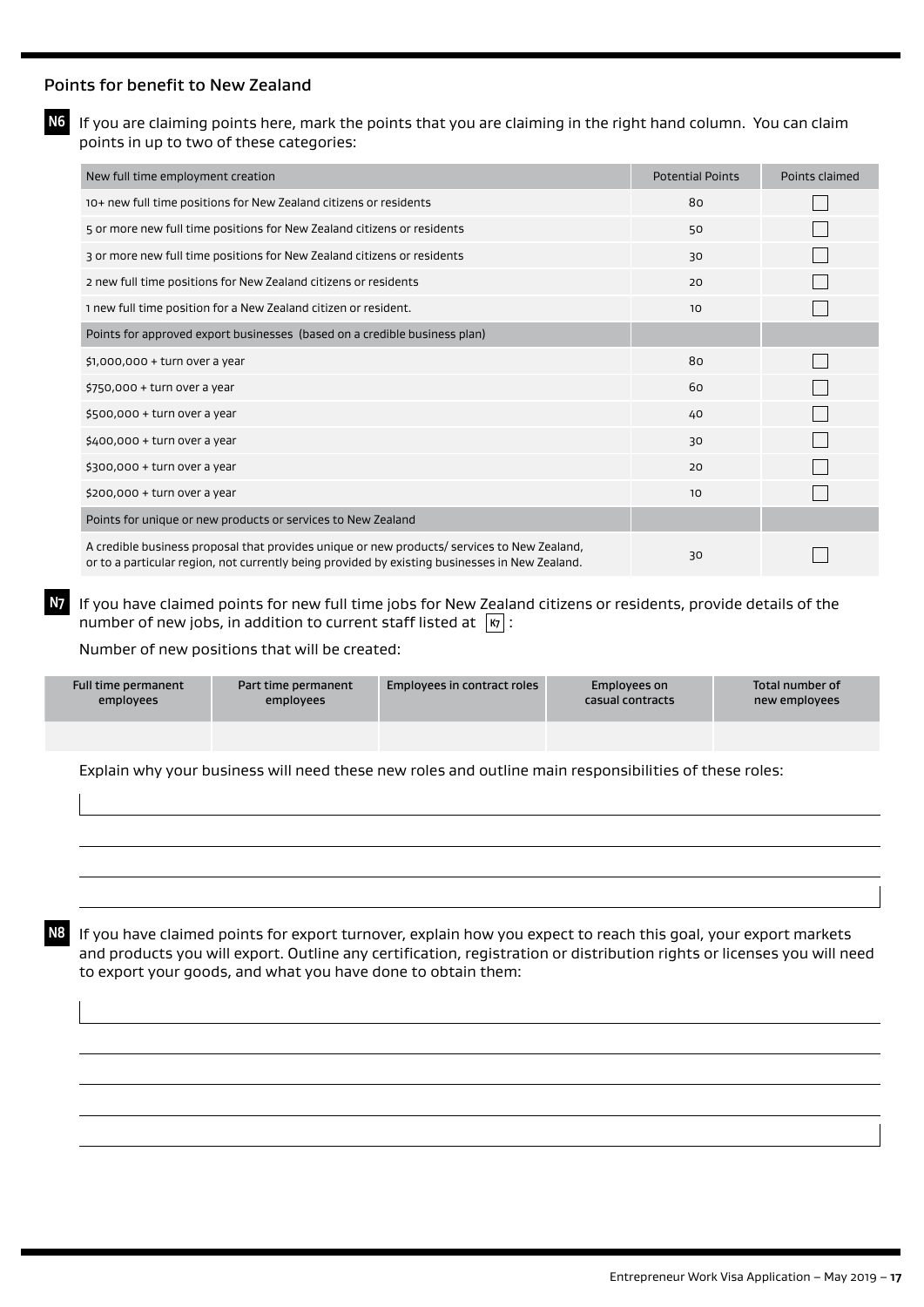**N9** If you have claimed points for unique or new products/ services to New Zealand, or a particular region, explain why your product or service is unique or new:

#### Points for capital investment

**N10** If you are claiming points here, mark the points that you are claiming in the right hand column.

| Capital Investment | <b>Potential Points</b> | Points claimed |
|--------------------|-------------------------|----------------|
| \$1,000,000 +      | 80                      |                |
| $$750,000+$        | 60                      |                |
| $$500,000 +$       | 50                      |                |
| $$400,000+$        | 30                      |                |
| $$300,000 +$       | 20                      |                |
| $$200,000+$        | 10                      |                |
| under \$200,000    | O                       |                |

*Note: the points you claim for capital investment must match up with what you have provided in section L.*

#### Points for age of prospective applicant at date of lodgement

**N11** Mark points that you are claiming in the right hand column.

| Age          | <b>Potential Points</b> | Points claimed |
|--------------|-------------------------|----------------|
| 24 and under | 15                      |                |
| 25-29        | 20                      |                |
| 30-39        | 20                      |                |
| 40-49        | 20                      |                |
| $50 - 59$    | 10                      |                |
| 60 and over  | 0                       |                |

#### Bonus points

**N12** Mark points that you are claiming in the right hand column.

| Regional bonus points                                                                                         | <b>Potential Points</b> | Points claimed |
|---------------------------------------------------------------------------------------------------------------|-------------------------|----------------|
| Business based outside Auckland, (explanation at section N of the<br>Entrepreneur Work Visa Guide, INZ 1221). | 40                      |                |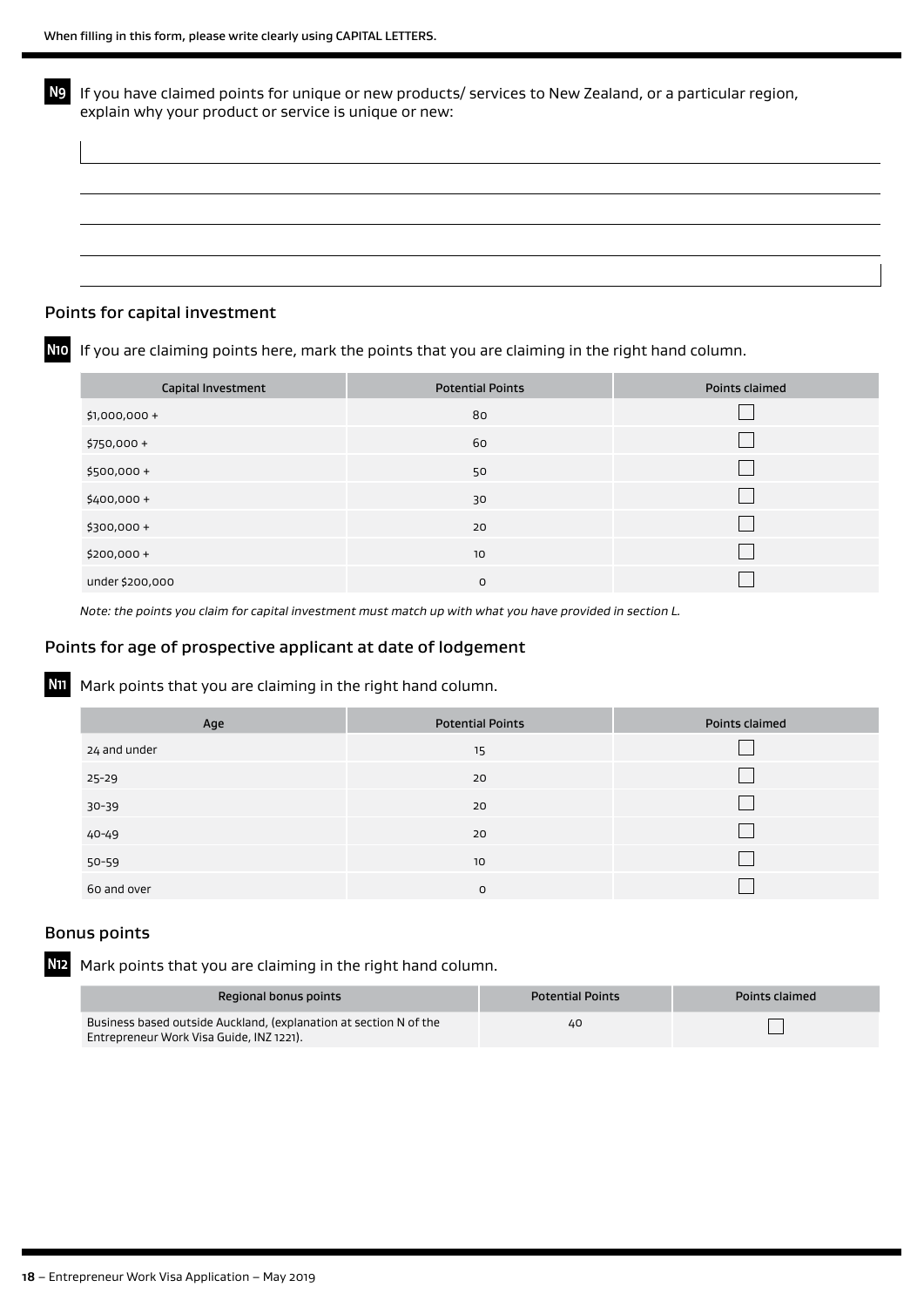**N13** If you have claimed points for a business based outside of Auckland, provide details of where the business will be located, listing main sites:

#### TOTAL POINTS CLAIMED

**N14** Add up the total number of points you have claimed in all of the sections above:

## Section O Business Plan

As part of your application you need to provide a business plan that:

- is specific to the proposed business, not a generic or template business plan,
- is no more than three months old on the date the application is made, and
- meets all other requirements for a business plan, as outlined in Sections O and P of the Entrepreneur Work Visa Guide (INZ 1221).
- **O1** How will your business meet the objective of Entrepreneur instructions?

*Include an explanation of how your business will meet the characteristic(s) identified.*

 $\Box$  Export potential

 $\Box$  Innovative

 $\Box$  High growth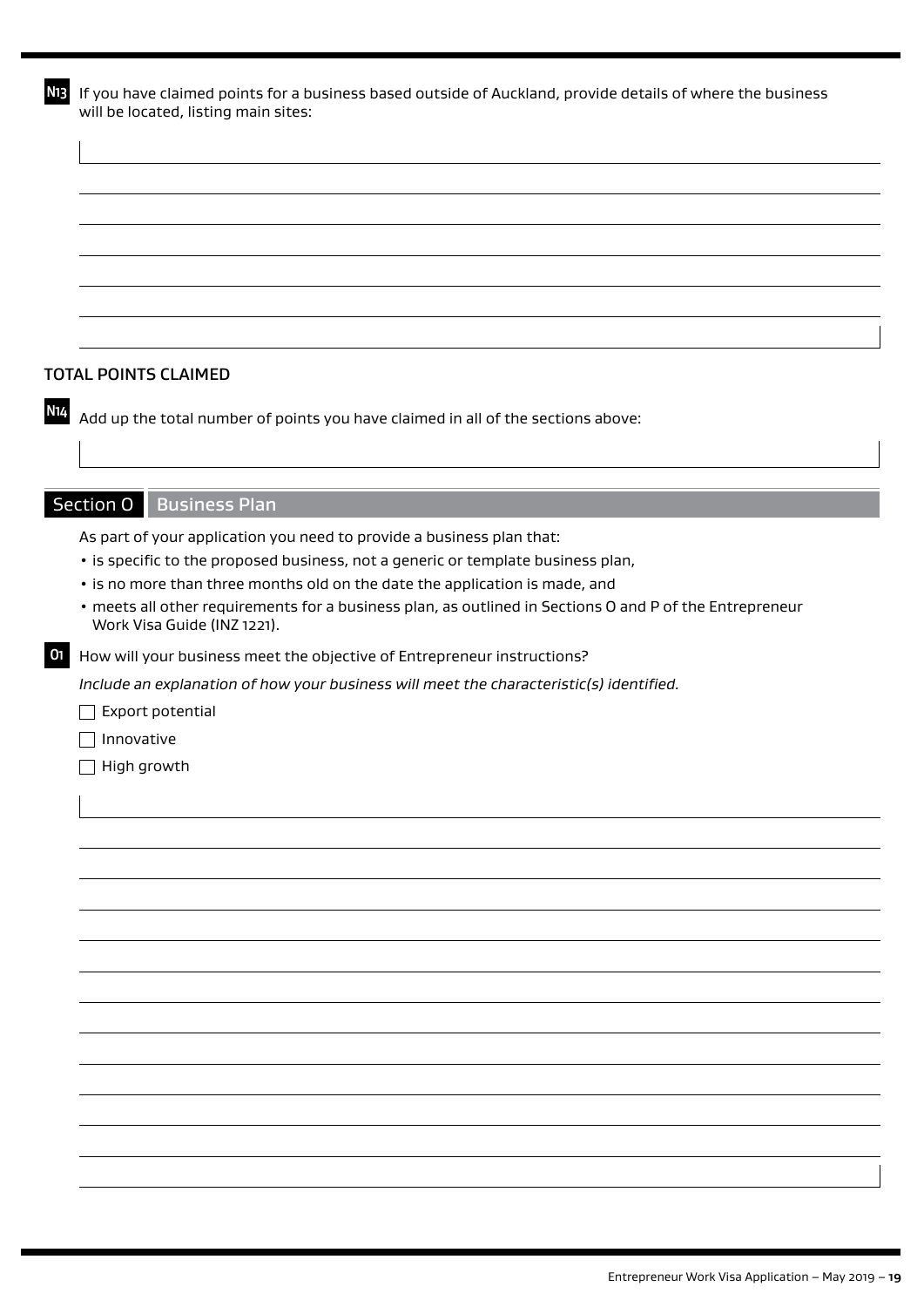## **O2** Elements of business plan

Confirm that your business plan includes detailed information in each of the following areas, and any others that you need to outline your proposed business:

| Section: | The business plan includes:                                                                                                                                                                                                                                                                             |
|----------|---------------------------------------------------------------------------------------------------------------------------------------------------------------------------------------------------------------------------------------------------------------------------------------------------------|
|          | details of the proposed business venture, including type of business, industry, position in the market, targeted customers,<br>suppliers and distributors, required assets                                                                                                                              |
| ii.      | copies of any documents needed to show that you are able to operate this business in New Zealand                                                                                                                                                                                                        |
| iii.     | details of your intended involvement/role in the proposed business                                                                                                                                                                                                                                      |
| iv.      | outline of the proposed ownership structure of the business:<br>Sole trader/ Partnership/ Limited liability company/ Subsidiary of overseas company/ Other                                                                                                                                              |
| v.       | a SWOT (Strengths, Weaknesses, Opportunities, Threats) analysis of the proposed business                                                                                                                                                                                                                |
| vi.      | an outline of your knowledge of the New Zealand business environment and the market research you have done on the<br>demand for your business                                                                                                                                                           |
| vii.     | an outline of any contact made or advice sought from relevant trade associations in New Zealand                                                                                                                                                                                                         |
| viii.    | summary of any professional advice regarding the establishment of the business                                                                                                                                                                                                                          |
| IX.      | list of any professional qualification or registrations required to run this business in New Zealand, and describe what you have<br>done to obtain full registration or recognition of these qualifications in New Zealand                                                                              |
| х.       | details of any other registration or consents you need to obtain, e.g. consent under the Resource Management Act or Overseas<br>Investment Act, and what you have done to obtain these consents                                                                                                         |
| xi.      | details of any other relevant business or trade qualifications and university degrees you have achieved, including institution,<br>date and qualification type, and attach certified copies                                                                                                             |
| xii.     | details of proposed marketing strategy of the business, market size, estimated market share, market positioning, competitor<br>analysis, distribution and pricing strategy                                                                                                                              |
| xiii.    | outline of what you expect the business to achieve in its first three years                                                                                                                                                                                                                             |
| xiv.     | an operational plan and timeline for establishing the business in New Zealand, including an estimation of the time required<br>for establishing the company, obtaining approvals (if required), finding premises, purchasing equipment, recruiting staff and<br>establishing a distribution network etc |
| XV.      | detailed financial information and financial forecasts, as outlined in Section P                                                                                                                                                                                                                        |
| xvi.     | any other information or documentation that you need to demonstrate that your proposed business is viable and has realistic<br>chances of successfully meeting its objectives and trading profitably                                                                                                    |

Ensure that you keep a copy of your original business plan and any supporting documents you submitted as part of your application, as you will need this in order to be approved for an Entrepreneur Residence Visa. If you are using an immigration adviser or other adviser to do your business plan, ensure that they give you a copy of your business plan and copies of any documents submitted in support of your application.

#### Section P  $\parallel$  Financial information

Fill in this section if you have not provided any of this information in your business plan. For more information about the questions in this section, see 'Completing Section P: Financial information' in the Entrepreneur Work Visa Guide (INZ 1221). If you have included this information in a separate business plan, please note under each question, the section of your business plan where this appears.

**P1** What level of capital investment will the business require? List the items the capital investment will be used for.

**P2** What level of capital will you bring into the business?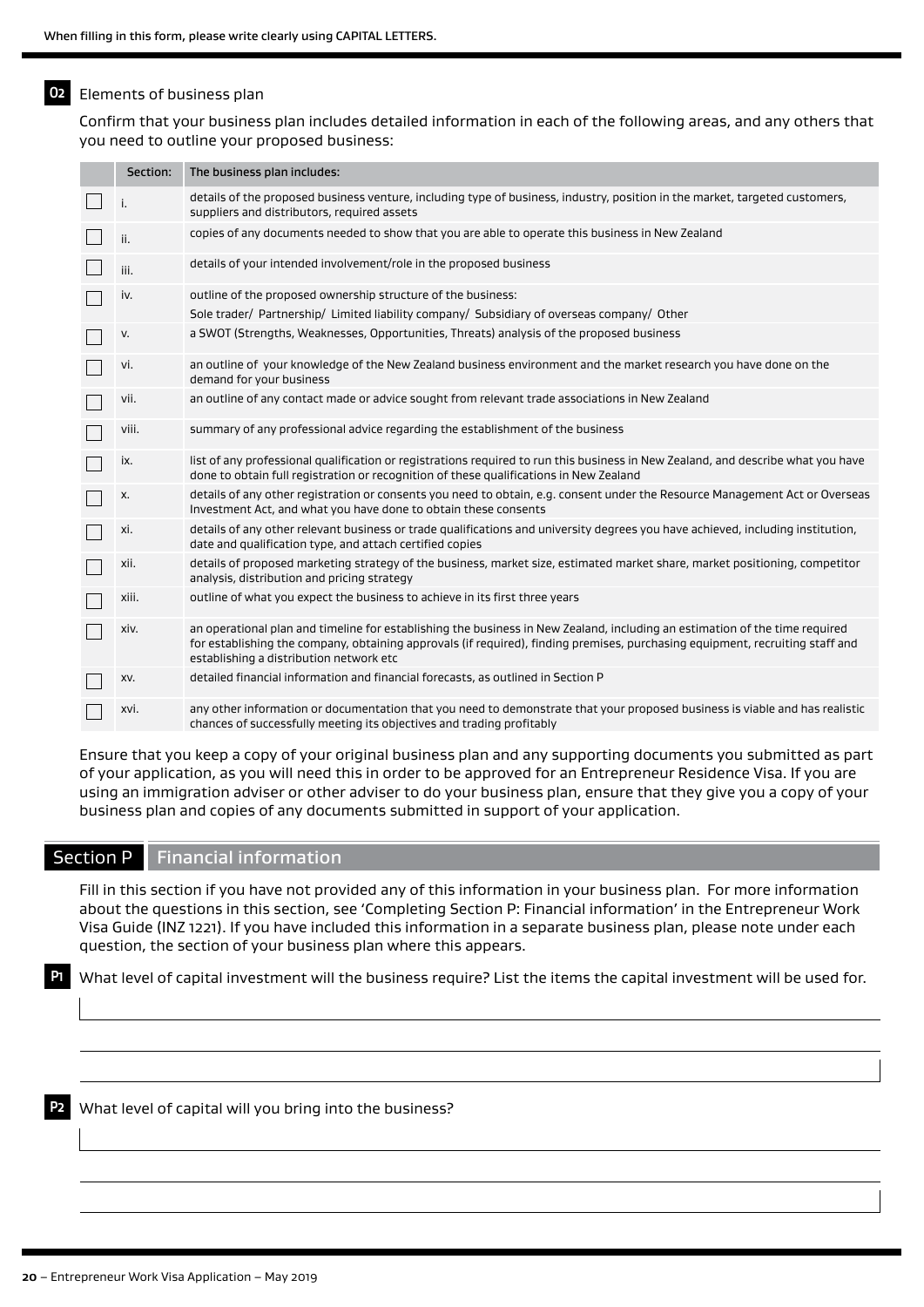**P4** Provide details of the forecast profit and loss statements for the business. Complete this form or attach forecasts separately:

#### **Forecast profit and loss statement – in NZ\$**

|                                                               |                                                | Year <sub>1</sub> | Year 2 | Year 3 |
|---------------------------------------------------------------|------------------------------------------------|-------------------|--------|--------|
| Revenue (A)                                                   |                                                |                   |        |        |
|                                                               |                                                |                   |        |        |
| Cost of sales (B):                                            |                                                |                   |        |        |
|                                                               | Labour                                         |                   |        |        |
|                                                               | Overheads                                      |                   |        |        |
|                                                               | Raw materials                                  |                   |        |        |
|                                                               | Other costs of sales                           |                   |        |        |
| Gross margin (C)<br>$(C = A - B)$                             |                                                |                   |        |        |
|                                                               |                                                |                   |        |        |
| Expenses (D):                                                 |                                                |                   |        |        |
|                                                               | Salaries for employees                         |                   |        |        |
|                                                               | Salary for owner/ applicant                    |                   |        |        |
|                                                               | Rent                                           |                   |        |        |
|                                                               | Depreciation                                   |                   |        |        |
|                                                               | Administration                                 |                   |        |        |
|                                                               | Audit fees                                     |                   |        |        |
|                                                               | Legal fees                                     |                   |        |        |
|                                                               | Other expenses                                 |                   |        |        |
|                                                               |                                                |                   |        |        |
|                                                               |                                                |                   |        |        |
|                                                               |                                                |                   |        |        |
|                                                               |                                                |                   |        |        |
| Earnings before interest<br>(E=C-D)                           |                                                |                   |        |        |
|                                                               |                                                |                   |        |        |
| Interest (F)                                                  |                                                |                   |        |        |
| Net profit (G=E-F)                                            |                                                |                   |        |        |
|                                                               |                                                |                   |        |        |
| Tax $(H = G \times 33\%)$                                     |                                                |                   |        |        |
| Net profit after tax,<br>available to shareholders<br>(I=G-H) |                                                |                   |        |        |
|                                                               |                                                |                   |        |        |
| Ratios                                                        |                                                |                   |        |        |
|                                                               | Gross margin $%$<br>(= C/A x 100)              |                   |        |        |
|                                                               | Net profit after tax/<br>revenue % (=I/A x100) |                   |        |        |
|                                                               | Interest cover - times (=E/F                   |                   |        |        |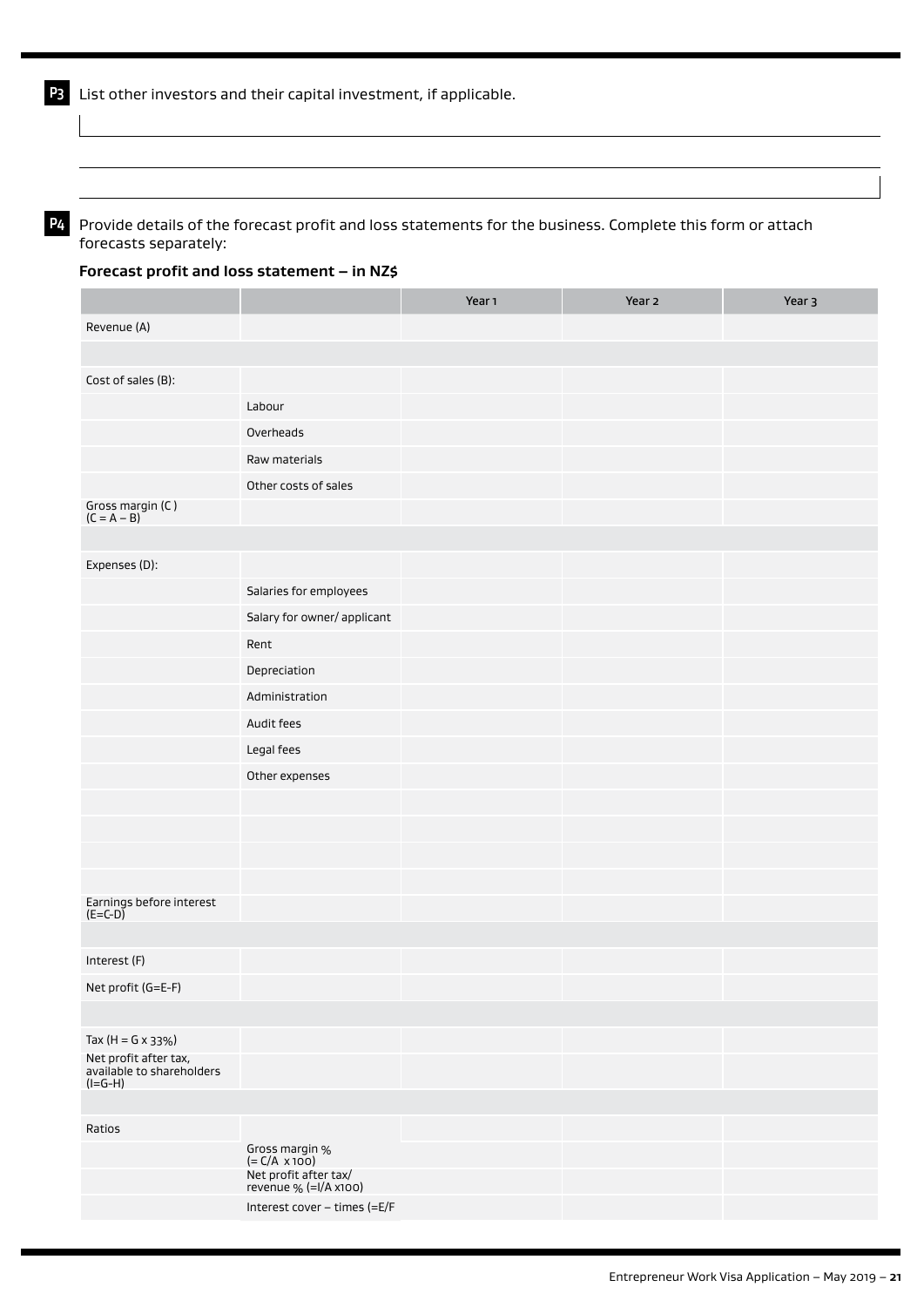**P5** Provide details of the three year cash flow forecast for the business. Complete this form or attach forecasts separately:

#### **Three year cash flow forecast for proposed business – in NZ\$**

|                                               |                                                        | Year <sub>1</sub> | Year 2 | Year 3 |
|-----------------------------------------------|--------------------------------------------------------|-------------------|--------|--------|
| Net profit after tax                          |                                                        |                   |        |        |
| Add depreciation                              |                                                        |                   |        |        |
| Gross cash flow                               |                                                        |                   |        |        |
|                                               |                                                        |                   |        |        |
| Working capital required                      |                                                        |                   |        |        |
|                                               | Debtors                                                |                   |        |        |
|                                               | Inventory                                              |                   |        |        |
|                                               | Creditors                                              |                   |        |        |
|                                               | Other assets                                           |                   |        |        |
|                                               | Other liabilities                                      |                   |        |        |
| Cash flow from operations<br>(A)              |                                                        |                   |        |        |
|                                               |                                                        |                   |        |        |
| Financing activities                          |                                                        |                   |        |        |
|                                               | Increase (decrease) in bank debt                       |                   |        |        |
|                                               | Increase (decrease) in overdraft                       |                   |        |        |
|                                               | Increase (decrease) in capital                         |                   |        |        |
|                                               | Dividend payments                                      |                   |        |        |
| Cash provided from<br>financing (B)           |                                                        |                   |        |        |
|                                               |                                                        |                   |        |        |
| Investment activities                         |                                                        |                   |        |        |
|                                               | Sale (purchase) of fixed<br>assets before depreciation |                   |        |        |
|                                               | Increase (decrease)<br>in shareholders loans           |                   |        |        |
|                                               | Increase (decrease)<br>in inter-company loans          |                   |        |        |
| Cash provided from<br>investing (C)           |                                                        |                   |        |        |
|                                               |                                                        |                   |        |        |
| Net cash flow                                 |                                                        |                   |        |        |
| $(D=A+B+C)$                                   |                                                        |                   |        |        |
|                                               |                                                        |                   |        |        |
| Opening cash balance (E)                      |                                                        |                   |        |        |
| Plus (minus) net cash flow<br>$(F=D)$         |                                                        |                   |        |        |
|                                               |                                                        |                   |        |        |
| Closing cash balance profits<br>$(G = E + F)$ |                                                        |                   |        |        |
|                                               |                                                        |                   |        |        |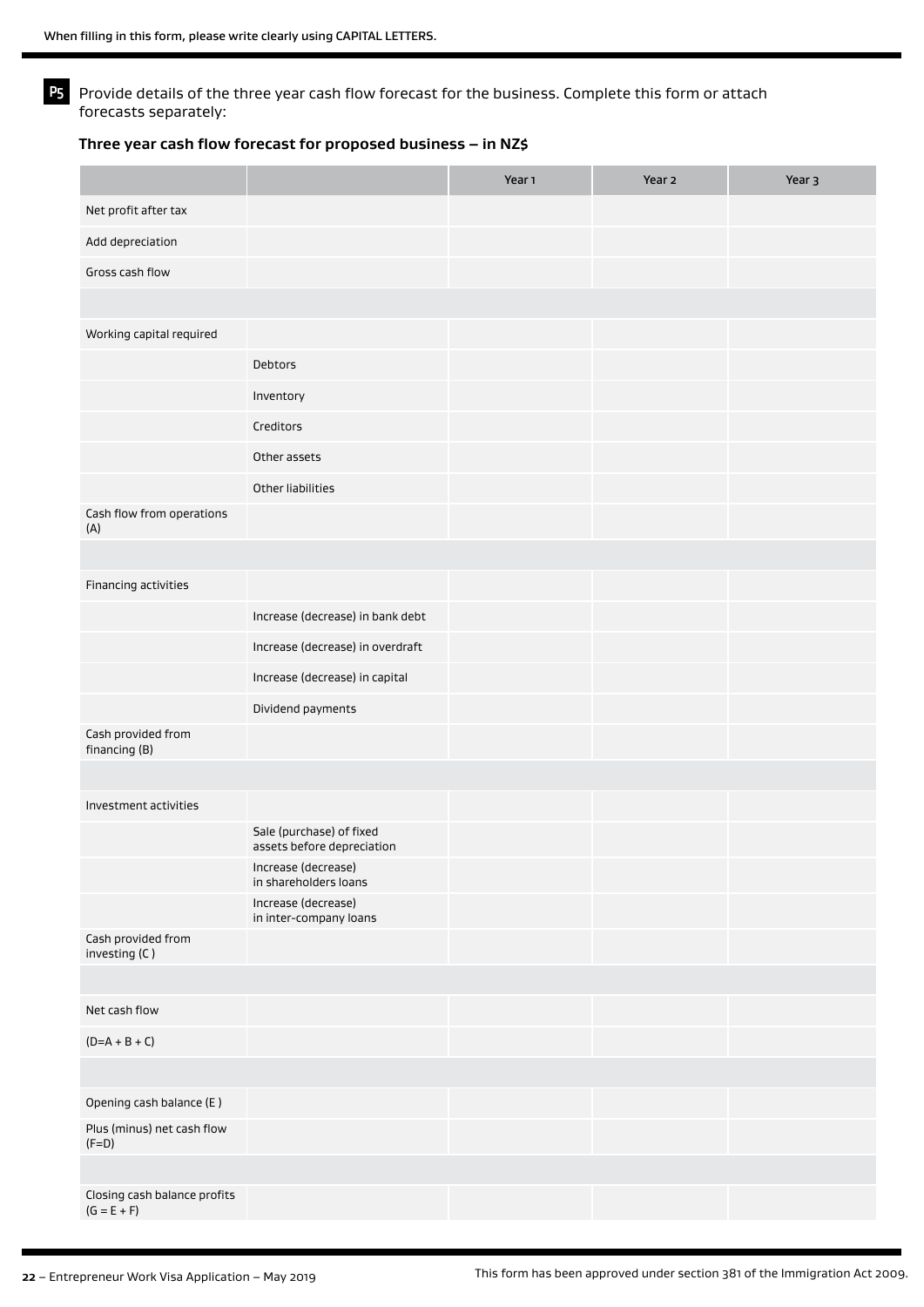## Section Q Declaration

**This section must be signed by the principal applicant and any partner and dependent children aged 18 years and over who are included in the application. Make sure you understand the declarations below before you sign them.**

I understand that if I make any false statements or provide any false or misleading information, or have changed or altered this form in any material way after it has been signed, my application may be declined, and I may become liable for deportation. I may also be committing an offence and I may be imprisoned.

I understand that I am required to inform Immigration New Zealand of any relevant fact or change of circumstances that may (i) affect the decision on my application for a visa, or (ii) affect the decision to grant entry permission based on the visa for which I am applying.

I understand the notes and questions in this form and I declare the information given about myself, partner and any children is true and complete.

I declare that there are no matters or warrants outstanding, or investigations of any kind, which could have any current or future effect on the assessment of my good character or the good character of any other persons included in this application.

I authorise INZ to make any enquiries it deems necessary in respect of the information provided on this form and/or accompanying documentation and to share information about me with other government agencies (including overseas agencies) to the extent necessary to make decisions about my immigration status.

I authorise any agency whether in New Zealand or overseas, including but not limited to border or immigration agencies, education providers, financial institutions, foreign embassies, government authorities, healthcare providers, police or other law enforcement agencies, that holds information (including personal information) related to information on this form and/or accompanying documentation to disclose that information to Immigration New Zealand.

I authorise INZ to provide information about my state of health and my immigration status to any health service agency.

I authorise any health service agency to provide information about my state of health to INZ.

I accept that any advice given to me by INZ before lodging this application was intended to assist me and acting on that does not mean that my application for a Entrepreneur Work Visa will be approved.

I understand that if I have received immigration advice from an immigration adviser and if that immigration adviser is not licensed under the Immigration Advisers Licensing Act 2007 when they should be, INZ will return my application.

I understand that in order to work in certain occupations in New Zealand registration is required by law. I accept that the grant of a visa does not guarantee that registration will be granted.

I agree that information about my personal resources and the contents of this form may be provided to Work and Income (a service of the Ministry of Social Development) if I apply for an emergency benefit. I understand that I will need to give a copy of this declaration to Work and Income if I apply for an emergency benefit.

Should my application be approved I agree to participate in an evaluation of the Entrepreneur Work Visa Category for a period of up to five years after the approval of my application. I agree to inform INZ of any changes to my postal/contact address within five years from the date of approval for the purpose of participating in the aforementioned evaluation.

| Signature of principal applicant | Date $ $ |                    |
|----------------------------------|----------|--------------------|
| Signature of partner             | Date $ $ | $0101M1M1Y1Y1Y1Y1$ |

Signature of accompanying dependent children over 18 years of age (if applicable)

Dependent child one over 18 years of age  $\Box$  Dependent child one over 18 years of age  $\Box$ 

Dependent child two over 18 years of age Date <sup>D</sup> <sup>D</sup> <sup>M</sup> <sup>M</sup> <sup>Y</sup> <sup>Y</sup> <sup>Y</sup> <sup>Y</sup>

Dependent child three over 18 years of age Date <sup>D</sup> <sup>D</sup> <sup>M</sup> <sup>M</sup> <sup>Y</sup> <sup>Y</sup> <sup>Y</sup> <sup>Y</sup>

Dependent child four over 18 years of age Date <sup>D</sup> <sup>D</sup> <sup>M</sup> <sup>M</sup> <sup>Y</sup> <sup>Y</sup> <sup>Y</sup> <sup>Y</sup>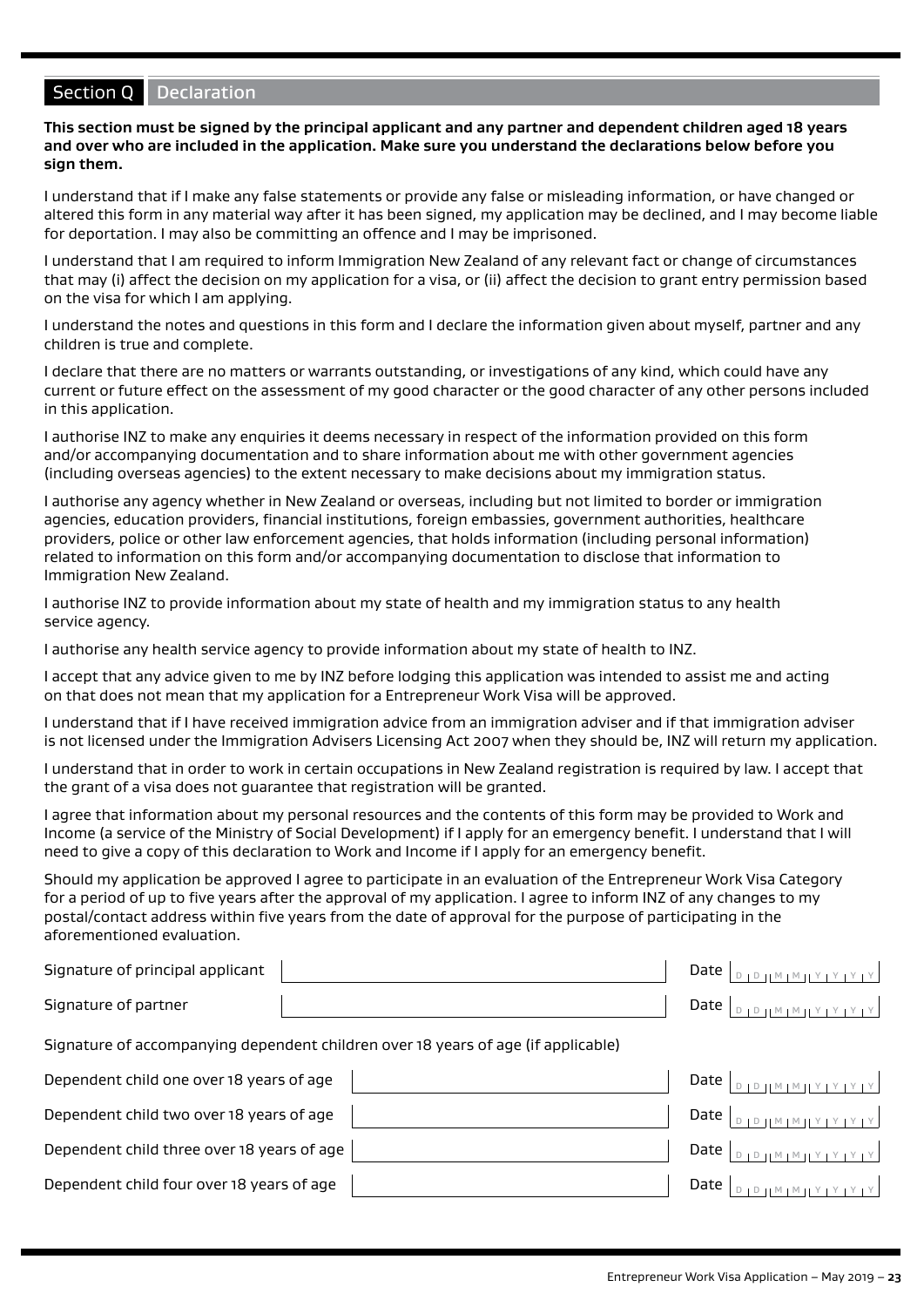## Section R Immigration adviser's details

**This section must be completed by the applicant's immigration adviser. If the applicant has authorised all advisers within an organisation to act on their behalf at B5 , only the person named at B3 must complete this section. If the applicant does not have an immigration adviser, this section does not have to be completed.**

| R <sub>1</sub> | If you are a licensed adviser, please provide your licence details.<br>Licence type $\Box$ full<br>$\Box$ provisional<br>Imited List conditions specified in the register                                                                                                                                                                                                                                                                                      |
|----------------|----------------------------------------------------------------------------------------------------------------------------------------------------------------------------------------------------------------------------------------------------------------------------------------------------------------------------------------------------------------------------------------------------------------------------------------------------------------|
|                | Licence number $2_1 0_{1}$<br>Go to Section S: Declaration by person assisting the applicant                                                                                                                                                                                                                                                                                                                                                                   |
| R <sub>2</sub> | If you are exempt from licensing, tick one box below to show why you are exempt from licensing then<br>go to Section S: Declaration by person assisting the applicant.                                                                                                                                                                                                                                                                                         |
| $\Box$         | I provided immigration advice in an informal or family context only, and I did not provide the advice systematically<br>or for a fee.                                                                                                                                                                                                                                                                                                                          |
| $\Box$         | I have provided immigration advice in the course of my work (employed or volunteer) and that work exempts<br>me from the requirement to be licensed. Indicate the reason for your exemption below.                                                                                                                                                                                                                                                             |
|                | Lawyer with current New Zealand practicing certificate $\Box$ Community Law Centre $\Box$ Citizens Advice Bureau                                                                                                                                                                                                                                                                                                                                               |
|                | $\perp$ New Zealand Member of Parliament or staff $\, \Box$ New Zealand public servant $\, \Box$ Foreign Diplomatic/Consular                                                                                                                                                                                                                                                                                                                                   |
|                | See www.immigration.govt.nz/adviserlicensing for more information about who is exempt from licensing.                                                                                                                                                                                                                                                                                                                                                          |
|                | <b>Section S</b><br>Declaration by person assisting the applicant                                                                                                                                                                                                                                                                                                                                                                                              |
|                | This section must be completed and signed by the applicant's immigration adviser, or by any person who has<br>assisted the applicant by providing immigration advice, explaining, translating, or recording information on the<br>form for the applicant. If the applicant does not have an immigration adviser, and no one helped the applicant<br>to fill in this form, this section does not have to be completed.                                          |
|                | If you are not exempt under the Immigration Advisers Licensing Act 2007, it is an offence for you to provide immigration advice without holding<br>a license, and Immigration New Zealand will refuse to accept your client's application. More information about immigration adviser licensing can<br>be obtained from the Immigration Advisers Authority website <b>www.iaa.govt.nz</b> , via email <b>info@iaa.govt.nz</b> or by telephone on 0508 422 422. |
|                | Name and address of person assisting applicant. $\Box$ Same as name and address given at $\boxed{\mathbf{s}}$ or<br>as below.                                                                                                                                                                                                                                                                                                                                  |
|                | Given/first name(s)<br>Family/last name                                                                                                                                                                                                                                                                                                                                                                                                                        |
|                |                                                                                                                                                                                                                                                                                                                                                                                                                                                                |
|                | Organisation name (if applicable) and address                                                                                                                                                                                                                                                                                                                                                                                                                  |
|                |                                                                                                                                                                                                                                                                                                                                                                                                                                                                |
|                | New Zealand Business Number (if applicable)<br>For help search: www.nzbn.govt.nz<br>111111111                                                                                                                                                                                                                                                                                                                                                                  |

Telephone | Email

I understand that after the applicant has signed this form it is an offence for me to change or add further information, or change or add any documents attached to the form, without making a statement identifying what information or material has been changed, added or attached and by whom. If I make these changes or additions, I must state on the form what they were, who made them and the reason they were made.

I understand that the maximum penalty for this offence is a fine of up to NZ\$100,000 and/or a term of imprisonment of up to seven years.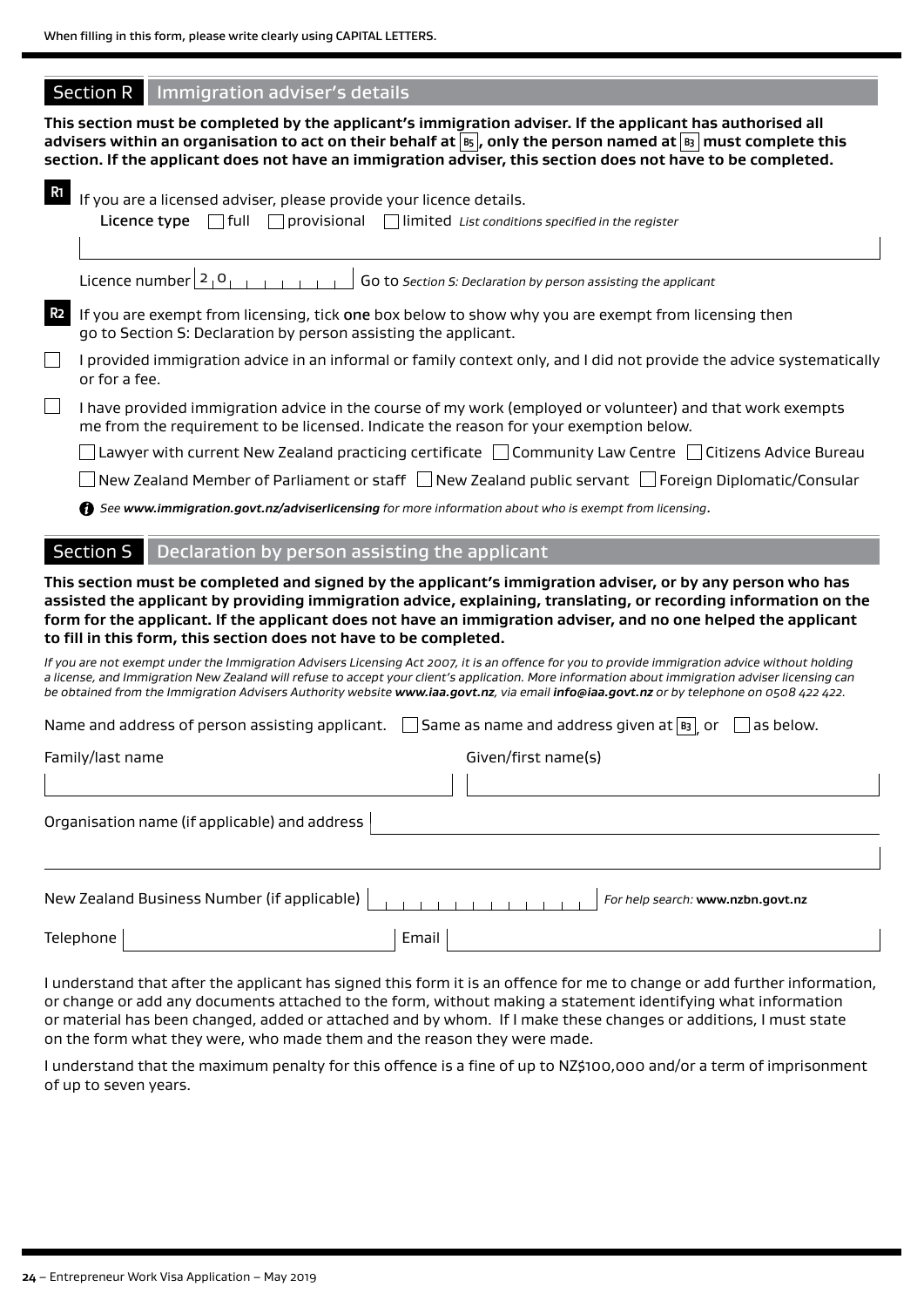I certify that the applicant asked me to help them complete this form and any additional forms. I certify that the applicant agreed that the information provided was correct before signing the declaration.

I have **assisted** the applicant as an interpreter/translator

I have **assisted** the applicant with recording information on the form

 $\Box$  I have **assisted** the applicant in another way. Specify

 I have **provided immigration advice** (as defined in the Immigration Advisers Licensing Act 2007) and my details in Section R: Immigration adviser's details are correct.

**Signature of person assisting**  $\boxed{\phantom{a}$  **Date**  $\boxed{\phantom{a}$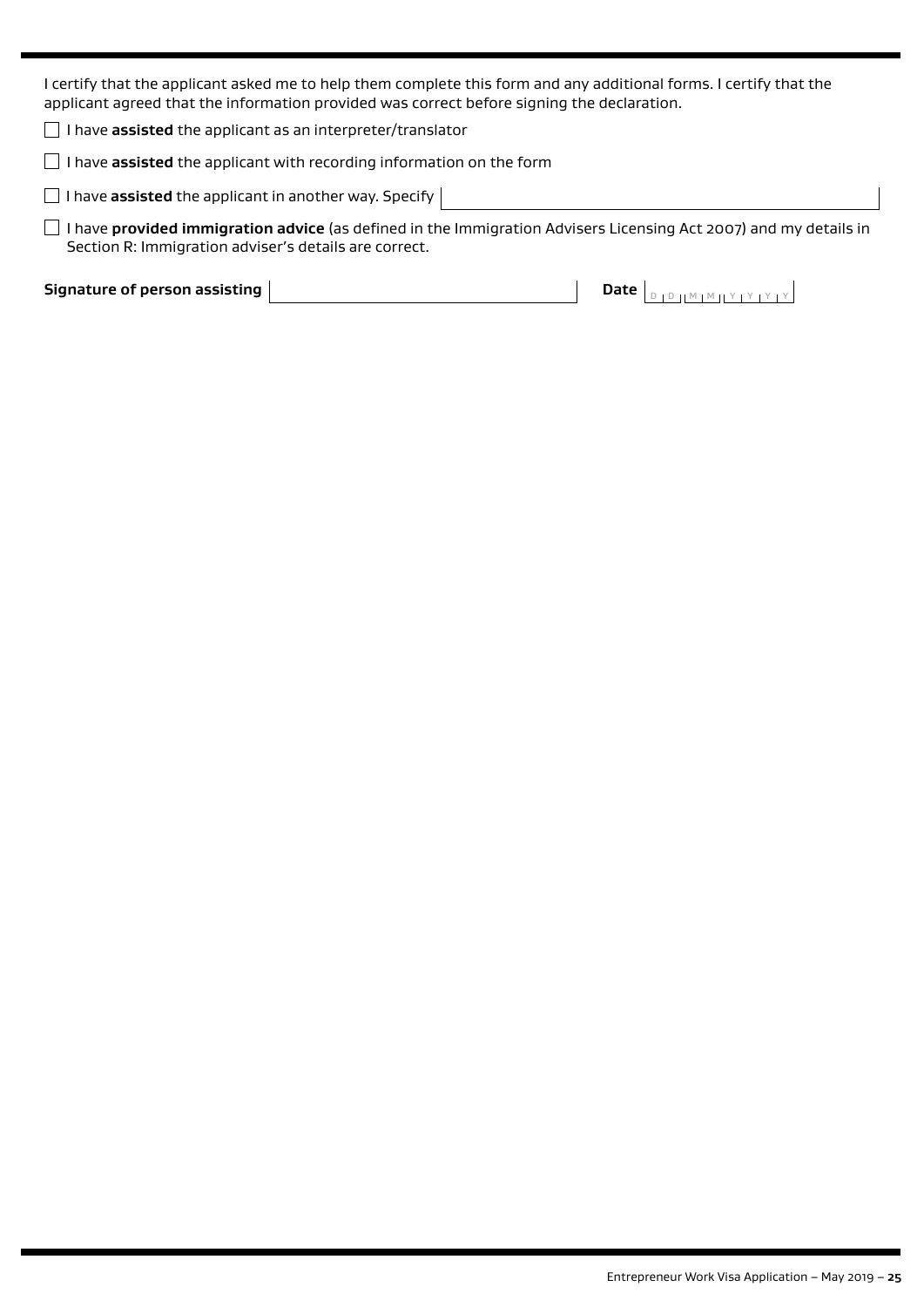## Application checklist

Ensure you enclose the correct documents with your *Entrepreneur Work Visa Application (INZ 1222)* according to the table below. If you fail to provide any of these documents, your application may be returned.

| <b>OFFICE</b><br><b>USE</b>                | If you are a first-time Entrepreneur Work visa applicant                                                                                                                                                                                                                                                                                                                                                                                                                                                                                   | CHECK                |
|--------------------------------------------|--------------------------------------------------------------------------------------------------------------------------------------------------------------------------------------------------------------------------------------------------------------------------------------------------------------------------------------------------------------------------------------------------------------------------------------------------------------------------------------------------------------------------------------------|----------------------|
| ONLY                                       |                                                                                                                                                                                                                                                                                                                                                                                                                                                                                                                                            | LIST                 |
|                                            | I have completed and signed the application form.                                                                                                                                                                                                                                                                                                                                                                                                                                                                                          |                      |
|                                            | I have provided my application fee and immigration levy.                                                                                                                                                                                                                                                                                                                                                                                                                                                                                   |                      |
|                                            | I have attached passport(s) or certificate(s) of identity.                                                                                                                                                                                                                                                                                                                                                                                                                                                                                 |                      |
|                                            | I have attached two recent passport-sized photographs.                                                                                                                                                                                                                                                                                                                                                                                                                                                                                     |                      |
|                                            | I have attached evidence of my relationship to my partner<br>and dependent children that are listed on my application and<br>will be accompanying me to New Zealand.                                                                                                                                                                                                                                                                                                                                                                       |                      |
|                                            | I have attached evidence that I meet English<br>language requirements.                                                                                                                                                                                                                                                                                                                                                                                                                                                                     |                      |
|                                            | I have attached a completed General Medical Certificate<br>(INZ 1007) (less than three months old) if required. Provide<br>this if you, or any other applicant included have not<br>previously provided a medical certificate, or if your/their<br>previous medical certificate is older than 36 months, or your/<br>their health has deteriorated since your last application.                                                                                                                                                            |                      |
|                                            | I have attached a completed Chest X-ray Certificate (INZ 1096)<br>(less than three months old). Provide this if you, or any other<br>applicant included, have not previously provided a chest X-ray<br>certificate, or if your/their previous chest X-ray certificate is<br>older than 36 months, or your/their health has deteriorated<br>since your last application, or if any applicant included, has<br>spent six consecutive months in a place not listed as having a<br>low incidence of tuberculosis since their last application. |                      |
|                                            | I have attached police certificates.                                                                                                                                                                                                                                                                                                                                                                                                                                                                                                       |                      |
|                                            | I have attached business plan(s) and supporting documents.                                                                                                                                                                                                                                                                                                                                                                                                                                                                                 |                      |
|                                            | I have attached evidence to support claims in sections K, L, M<br>(if applicable) and N.                                                                                                                                                                                                                                                                                                                                                                                                                                                   |                      |
| <b>OFFICE</b><br><b>USE</b><br><b>ONLY</b> | If you have held a work visa under Entrepreneur Work Visa<br>or LTBV instructions for less than three years and are<br>applying for a further work visa ('balance')                                                                                                                                                                                                                                                                                                                                                                        | <b>CHECK</b><br>LIST |
|                                            | I have completed and signed the application form.                                                                                                                                                                                                                                                                                                                                                                                                                                                                                          |                      |
|                                            | I have attached passport(s) or certificate(s) of identity <sup>*</sup> .                                                                                                                                                                                                                                                                                                                                                                                                                                                                   |                      |
|                                            | I have attached two recent passport-sized photographs.                                                                                                                                                                                                                                                                                                                                                                                                                                                                                     |                      |
|                                            | I have attached evidence of my relationship to my partner and<br>dependent children that are listed on my application and will<br>be accompanying me to New Zealand.                                                                                                                                                                                                                                                                                                                                                                       |                      |
|                                            | I have attached evidence that I meet English language<br>requirements. Provide this evidence only if you have not<br>provided it before.                                                                                                                                                                                                                                                                                                                                                                                                   |                      |
|                                            | I have attached a completed General Medical Certificate<br>(INZ 1007) and a Chest X-ray Certificate (INZ 1096) (which are<br>less than three months old). Provide this if the certificates<br>previously provided for any applicant included are older than<br>36 months, or if the health of any applicant included has<br>deteriorated since your last application.                                                                                                                                                                      |                      |
|                                            | I have attached evidence that the investment capital for the<br>business has been transferred to New Zealand through the<br>banking system and reasonable steps have been taken to<br>establish the business.                                                                                                                                                                                                                                                                                                                              |                      |

| <b>OFFICE</b><br><b>USE</b><br>ONLY | If you are requesting a Change of Plan                                                                                                                                                                                                                                                                                                                                | CHECK<br><b>IIST</b> |
|-------------------------------------|-----------------------------------------------------------------------------------------------------------------------------------------------------------------------------------------------------------------------------------------------------------------------------------------------------------------------------------------------------------------------|----------------------|
|                                     | This is the first time I have requested a Change of Plan under<br>my current visa.                                                                                                                                                                                                                                                                                    |                      |
|                                     | The changes proposed are minimal.                                                                                                                                                                                                                                                                                                                                     |                      |
|                                     | I have completed the sections of this form that are needed<br>to explain my request.                                                                                                                                                                                                                                                                                  |                      |
|                                     | I have attached business plan(s) and supporting documents.                                                                                                                                                                                                                                                                                                            |                      |
| OFFICE<br><b>USE</b><br>ONLY        | If you hold a work visa under Entrepreneur Work Visa<br>or LTBV instructions and are applying for a further<br>work visa ('renewal')                                                                                                                                                                                                                                  | CHECK<br><b>LIST</b> |
|                                     | I have completed and signed the application form.                                                                                                                                                                                                                                                                                                                     |                      |
|                                     | I have provided my application fee and immigration levy.                                                                                                                                                                                                                                                                                                              |                      |
|                                     | I have attached passport(s) or certificate(s) of identity <sup>*</sup> .                                                                                                                                                                                                                                                                                              |                      |
|                                     | I have attached two recent passport-sized photographs.                                                                                                                                                                                                                                                                                                                |                      |
|                                     | I have attached evidence of my relationship to my partner<br>and dependent children that are listed on my application and<br>will be accompanying me to New Zealand.                                                                                                                                                                                                  |                      |
|                                     | I have attached evidence that I meet English language<br>requirements. Provide this evidence only if you have not<br>provided it before.                                                                                                                                                                                                                              |                      |
|                                     | I have attached a completed General Medical Certificate<br>(INZ 1007) and a Chest X-ray Certificate (INZ 1096) (which are<br>less than three months old). Provide this if the certificates<br>previously provided for any applicant included are older than<br>36 months, or if the health of any applicant included has<br>deteriorated since your last application. |                      |
|                                     | I have attached police certificates.                                                                                                                                                                                                                                                                                                                                  |                      |
|                                     | I have attached business plan(s) and supporting documents.                                                                                                                                                                                                                                                                                                            |                      |

## Returning your documents

Please return documents to me by secure post at the address given at:

 $\Box$  B<sub>3</sub>

### Keeping a copy of my application, business plan and other documents

I have kept a copy of my application, business plan  $\Box$ and all other documents for my records, and for use in my Entrepreneur Residence application If an adviser completed my application and П business plan on my behalf, they have provided me with a complete copy of my business plan,

application and documents for use in my Entrepreneur Residence application

Please send your completed application to: Immigration New Zealand PO Box 50728 Porirua 5240 New Zealand

\*While you can provide a certified copy of your passport with your application, **we highly recommend you provide your original passport. This will enable us to process your application faster and it may be needed to complete your application.** Please note during the processing of an application an immigration officer may request any document, including your original passport.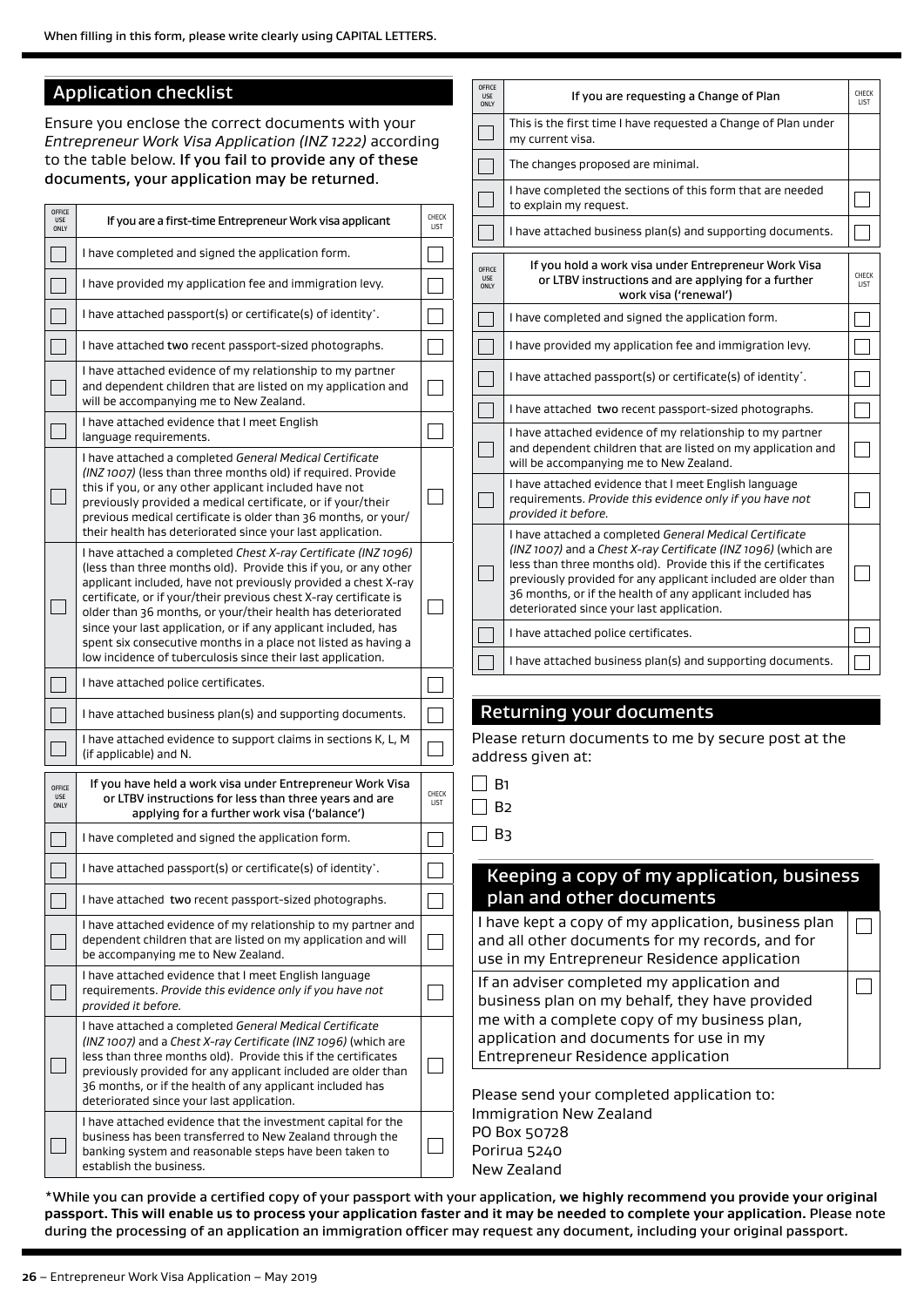## About the information you provide

Immigration New Zealand collects the information about you on this form to decide whether you are eligible for an Entrepreneur Work Visa. We may also use the information to contact you for research purposes or to advise you on immigration matters.

Collecting the information is authorised by the Immigration Act 2009 and the Immigration Regulations made under that Act. You do not have to provide the information, but if you do not we are likely to decline your application.

### Deciding whether you are eligible to board a flight to New Zealand

The information we collect may also be used to determine whether you are allowed to board a flight to New Zealand. We will not share your personal information with airline check-in agents; however, we will send a boarding message to the airline check-in agent based on the information you have provided in this form.

Immigration New Zealand may also share the information you have provided with other government agencies that are entitled to it by law, or with other agencies (as you have agreed in the declaration).

You are able to ask for the information we hold about you and have any of it corrected if you think it is necessary. The address of Immigration New Zealand is PO Box 1473, Wellington 6140, New Zealand. This is not where your application should be sent.

#### Other documents we may need

Sometimes we may ask for additional documents or information so that we can consider it with this application.

#### For more information

If you have questions about completing the form:

- see our website **www.immigration.govt.nz/contactus**
- telephone our call centre on 0508 558 855 (within New Zealand).

| С | tion |
|---|------|
|   |      |
|   |      |

## Paying your application fee and immigration levy

To find out how much the fee and immigration levy is and where to send your application, use our office and fees finder at **www.immigration.govt.nz/fees**.

Note: some offshore offices do not accept credit cards. The office and fees finder contains information about alternative methods of payment.

## Your application fee and immigration levy

Amount you are paying:

Amount Currency

*(e.g. NZD, USD, RMB)*

Application number *(office use only)*

## Preferred methods of payment

We recommend that you use one of the following methods of payment for better security and faster processing:

 $\Box$  Bank cheque/bank draft

Credit card (choose one)

 $\Box$  Mastercard  $\Box$  Visa

SWITCH card (UK only) *SWITCH card Issue number*

*Name of cardholder*

*Card number*

1 1 1 1 1 1 1 1 1 1 1 1 1 1 1 1

*CVC/CVV number*

*Note: your CVC/CVV number is the three-digit number found on the signature strip on the back of your credit card.*

*Expiry date*  $\left[ \begin{array}{c} D & D \end{array} \right]$   $\left[ \begin{array}{c} M \mid M \end{array} \right]$   $\left[ \begin{array}{c} Y \mid Y \end{array} \right]$ 

Signature of cardholder

 $\mathsf{Date}$  **D** D D M M H Y L Y L Y L Y

## Other methods of payment

Personal cheque. *Note that we will hold your application for 10 working days to allow the cheque to be cleared.*

**We do not accept money orders or cash.**